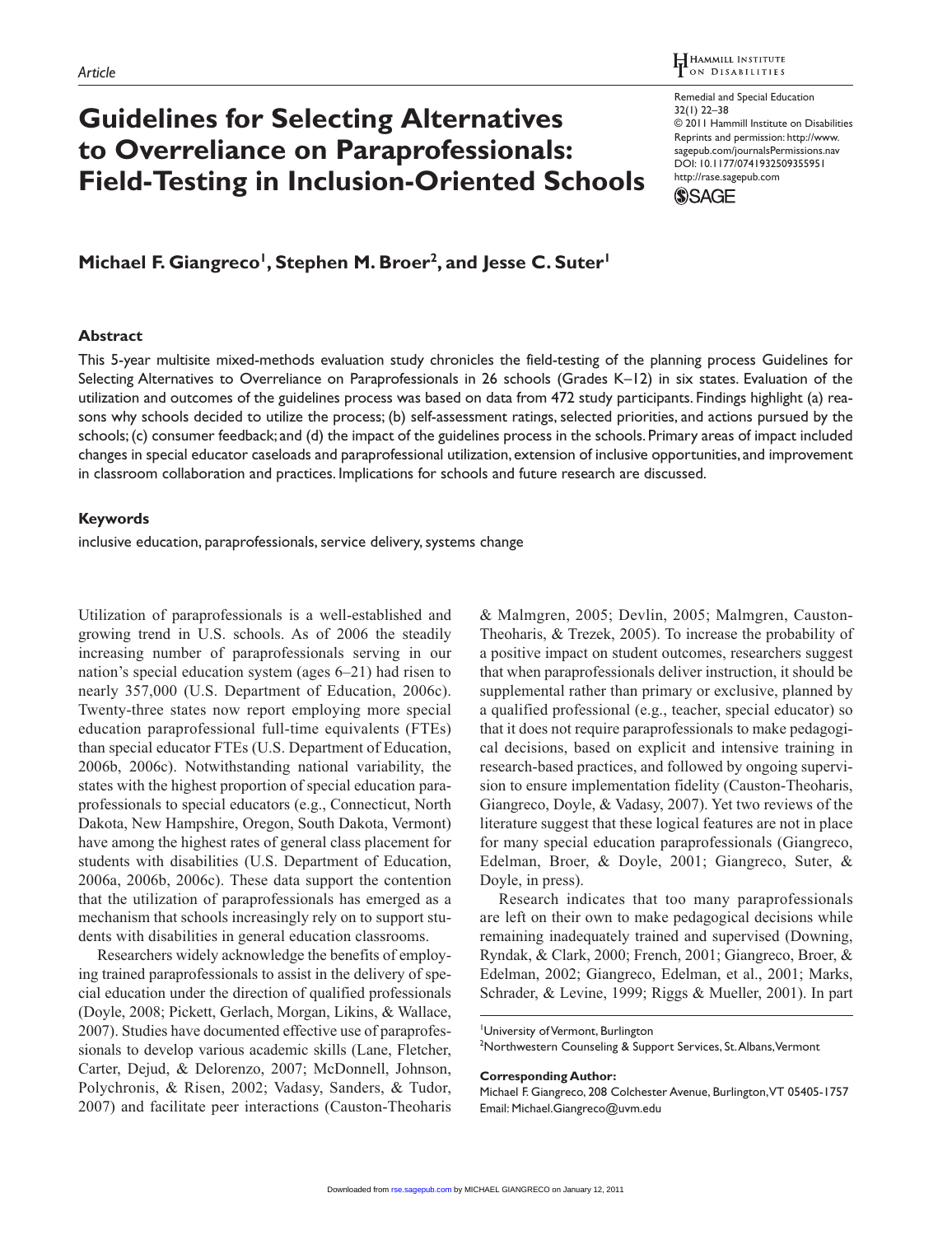|         | Step 1: Establish a Planning Team. Recommended membership includes: (a) general education administrator, (b) special education<br>administrator, (c) general education teacher, (d) special education teacher, (e) special education paraprofessional, (f) parent<br>of a child with a disability, (g) person with a disability, and (h) a critical friend to provide a respected outsider's view.                                                                |
|---------|-------------------------------------------------------------------------------------------------------------------------------------------------------------------------------------------------------------------------------------------------------------------------------------------------------------------------------------------------------------------------------------------------------------------------------------------------------------------|
| Step 2: | Conduct Screening. The team rates a set of 16 statements reflecting problematic paraprofessional practices to determine if<br>their school is sufficiently overreliant or inappropriately reliant on paraprofessionals to warrant further self-assessment and<br>action planning.                                                                                                                                                                                 |
| Step 3: | Rank Four Problem Clusters. A visual graphic clusters screening responses in four categories: (a) excessive proximity and<br>isolation within the classroom, (b) questionable resource allocation or instructional role mismatch, (c) insufficient special<br>educator and/or teacher ownership and engagement, and (d) dependence on paraprofessionals or inappropriate autonomy.                                                                                |
| Step 4: | Become Knowledgeable About Existing Alternatives to Overreliance or Inappropriate Utilization of Paraprofessionals. Team<br>members read online descriptions about 15 alternatives to overreliance on paraprofessionals (e.g., resource reallocation).                                                                                                                                                                                                            |
| Step 5: | Engage in a Self-Assessment of the School's Current Practices. The team rates a set of 20 statements reflecting positive<br>general education and special education practices in six categories: (a) school and classroom environment and practices,<br>(b) teacher practices, (c) special educator practices, (d) teacher and special educator collaboration, (e) family information<br>and participation, and (f) student participation and reciprocal support. |
| Step 6: | Prioritize the Areas of Greatest Need. The team identifies the five highest priorities based on their self-assessment ratings<br>and select which to address first.                                                                                                                                                                                                                                                                                               |
| Step 7: | Consider Possibilities to Adopt, Adapt, or Invent Alternatives. The team considers which combination of alternatives might<br>appropriately match their selected priorities. They consider whether known alternatives can be adopted or adapted to their<br>setting and suggestions for inventing new ideas are outlined.                                                                                                                                         |
| Step 8: | Develop and Implement an Action Plan and Evaluation Plan. Instructions and a format for developing action and evaluation<br>plans are provided. A chain of reasoning connects actions with outputs and impact on student outcomes.                                                                                                                                                                                                                                |
| Step 9: | Review Implementation/Evaluation Data and Summarize the Plan's Impact. Seven category headings are offered for<br>summarizing the actions, chain of reasoning, and impact of implementation as a written report of impact.                                                                                                                                                                                                                                        |
|         | Step 10: Communicate Activities, Progress, and Outcomes to the School Community. Suggestions are offered for sharing the team's<br>work with various audiences in the school community (e.g., school board, parents, faculty).                                                                                                                                                                                                                                    |
|         | $\blacksquare$                                                                                                                                                                                                                                                                                                                                                                                                                                                    |

**Figure 1.** Guidelines for Selecting Alternatives to Overreliance on Paraprofessionals: Ten Steps

this problem may stem from underlying inadequacies in special education service delivery. For example, in two studies, a combined total of 162 special educators in inclusive schools reported that, on average, a mere 2% of their time was available for each paraprofessional they supervised (Giangreco & Broer, 2005; Suter & Giangreco,2009). Insufficient time to adequately supervise paraprofessionals is associated with extensive and varied demands on special educators' time, high caseloads, and proportionally higher numbers of paraprofessionals than special educators.

The literature is replete with evidence that the use of oneto-one paraprofessionals is associated with a host of inadvertent detrimental effects (e.g., interference with teacher engagement and peer interactions, unnecessary dependence, stigmatization, provocation of behaviors; Giangreco, Broer, & Edelman, 2001; Giangreco, Edelman, Luiselli, & MacFarland, 1997; Hemmingsson, Borell, & Gustavsson, 2003; Malmgren & Causton-Theoharis, 2006; Marks et al., 1999). Furthermore, when students with disabilities are placed in general education classes, there is a risk that they may not truly be included or appropriately supported by highly qualified teachers and special educators. In too many instances paraprofessionals may inappropriately function in

the role of teacher or special educator (Downing et al., 2000; Giangreco et al., 1997; Marks et al., 1999).

Although some research follows the desirable path of strengthening paraprofessional services through better role clarification, training, and supervision (Carter, O'Rourke, Sisco, & Pelsue, 2009; Causton-Theoharis & Malmgren, 2005; Devlin, 2005; French, 2001; Giangreco, Edelman, & Broer, 2003; Wallace, Shin, Bartholomay, & Stahl, 2001), recent literature has begun to explore alternatives to overreliance on paraprofessionals (Carter, Cushing, Clark, & Kennedy, 2005; Giangreco & Broer, 2005, 2007; Giangreco, Halvorsen, Doyle, & Broer, 2004; Giangreco, Smith, & Pinckney, 2006). The current investigation extends the fledgling study of alternatives to overreliance on paraprofessionals by describing the process and impact of the planning tool Guidelines for Selecting Alternatives to Overreliance on Paraprofessionals (GSA; Giangreco & Broer, 2003). The GSA is a 10-step team process (37-page online manual) to examine a school's practices for students with disabilities in general education classrooms and to consider alternatives (see Figure 1). Conceptually, the GSA is based on the premise that the more the self-assessment items (Step 5) are practiced in a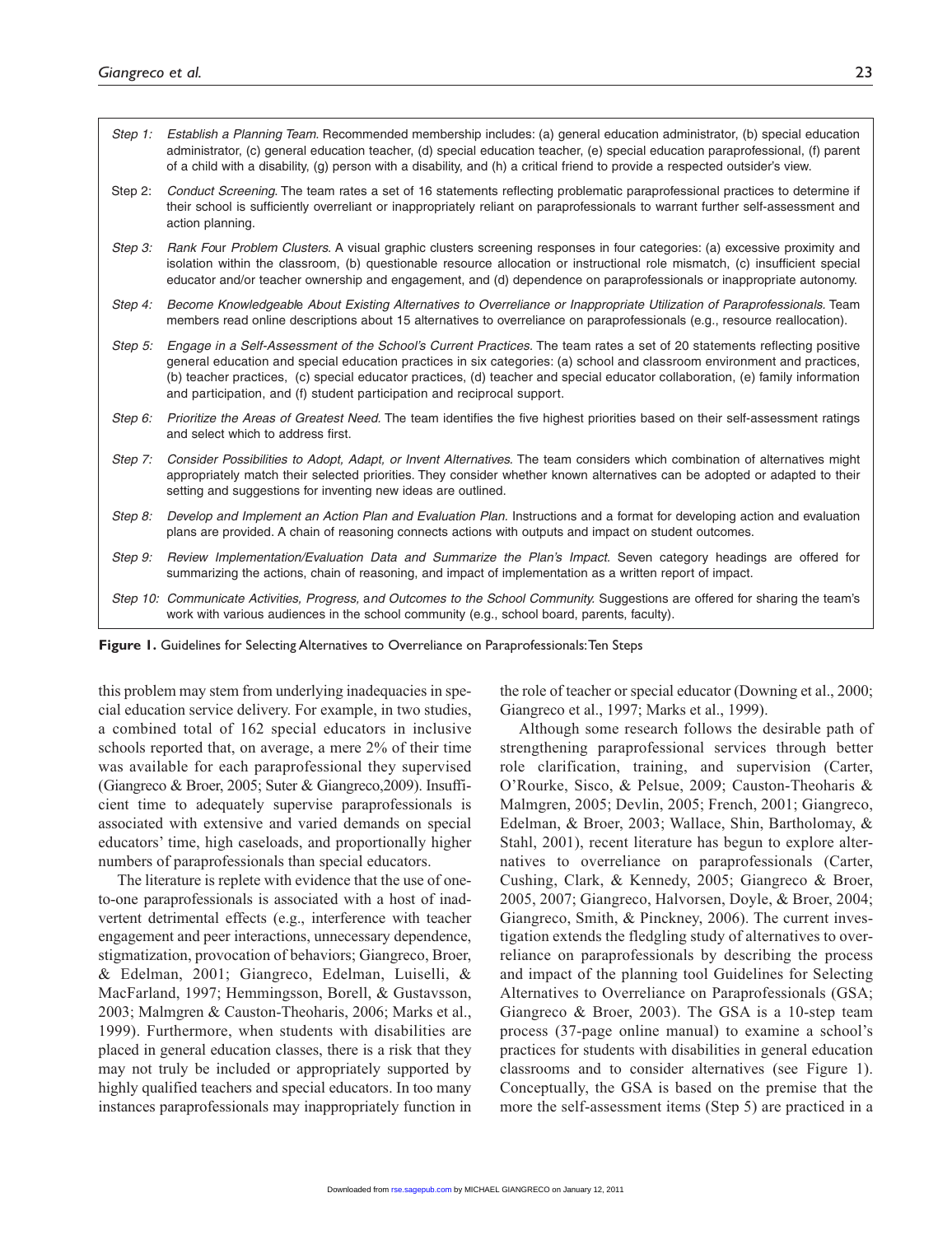school, the less likely the school will be overreliant on paraprofessionals or utilize them inappropriately.

The current study posed a series of five questions:

- 1. Why did schools decide to utilize the GSA planning process?
- 2. How did schools rate themselves on 20 GSA selfassessment items?
- 3. What were the schools' highest priorities and what actions were taken?
- 4. How did study participants rate the GSA planning process?
- 5. What impact did the GSA planning process have in the participating schools on service delivery, faculty, and students?

This study fills a gap because the literature does not currently describe any comparable planning processes or data. By thoughtfully involving various stakeholders in this planning process, schools can minimize the inadvertent negative consequences associated with the inappropriate utilization of paraprofessionals and develop appropriate alternatives.

### **Method**

### *Design*

This investigation was a 5-year multisite mixed-methods evaluation study. Twenty-six schools participated in three staggered cohorts: from 2002 to 2005 (*n* = 6), from 2003 to 2006 (*n* = 12), and from 2004 to 2007 (*n* = 8). Data were collected at each school over a 2–year period, with a maintenance follow-up occurring in the third year.

### *Recruitment*

Recruitment materials (e.g., invitation, application) were e-mailed to approximately 300 special education professionals nationwide who were affiliated with college or university special education training programs, projects funded by the Office of Special Education Programs, parent organizations, and schools. Schools were offered minigrants ranging from \$3,500 to \$4,500 in exchange for field-testing the GSA as part of a federally funded model demonstration called Project EVOLVE (Expanding and Validating Options for Learning Through Variations in Education). Project advisory council members reviewed the submissions, recommending that all 26 applicants be accepted as field-test sites.

### *Settings*

Field-testing was conducted in 26 schools in six states: California  $(n = 2)$ , Connecticut  $(n = 3)$ , Kansas  $(n = 4)$ , New Hampshire  $(n = 2)$ , Wisconsin  $(n = 3)$ , and Vermont  $(n = 12)$ . Ten schools identified themselves as rural, 8 as suburban, and 8 as urban. Fourteen schools were elementary or a combination of elementary and middle grades (K–8). The other 12 sites included 8 middle schools, 2 high schools, and 2 central schools (K–12).

The following information reflects baseline data during each school's initial year in the study. Total school enrollment ranged from 81 to 2,100 students ( $M = 562.0$ ,  $SD =$ 417.0) with average class sizes of 21 (*SD* = 3.3). An average of nearly  $19\%$  (*SD* = 26.4%) of students were from racial/ cultural minorities. An average of 33% (*SD* = 22.3%) of students in these schools were eligible for free or reducedprice school lunch.

The mean percentage of students on Individual Education Programs (IEPs) was 14% (*SD* = 4.3). Schools placed between 60% and 100% of their students with disabilities in general education as their primary placement (80% of the time or more;  $M = 94.5$ ,  $SD = 10.23$ ) and employed one special educator (FTE) for an average of 111 students (*SD* = 44.02). The average special educator caseload of students on IEPs was nearly 15  $(SD = 4.0)$ , ranging as high as 22; some special educators had additional responsibilities for students with disabilities on 504 plans or those considered at risk. On average, there was 1 special education paraprofessional for every 6 students on an IEP (*SD* = 3.8). Nearly  $43\%$  (*SD* = 24.6) of all the special education paraprofessional FTEs were assigned one-to-one to students with disabilities.

## *Study Participants*

Study participants included 472 people who were members of their schools' GSA planning teams or other school personnel, including 137 teachers, 114 paraprofessionals, 76 special educators, 35 general education administrators, 30 special education administrators, 22 parents, 20 critical friends, 16 persons with disabilities, and 22 others (e.g., related service providers). In this context, critical friends are individuals (not employed by the school) who have or acquire knowledge about the school so that they may provide a respected outsider's perspective on issues that the team is exploring (Jorgensen, 1998; Olson 1994, 1998). They do this by challenging conventional wisdom within the system, asking constructive questions, and offering reflective feedback. Among participating schools, critical friends included a variety of individuals, such as community members with varied backgrounds (e.g., business, education), faculty members from local universities, and school personnel from neighboring districts. Seventy-seven study participants provided two or more types of data (e.g., questionnaires, interview, observation). The remaining 395 study participants provided a single type of data during the study period.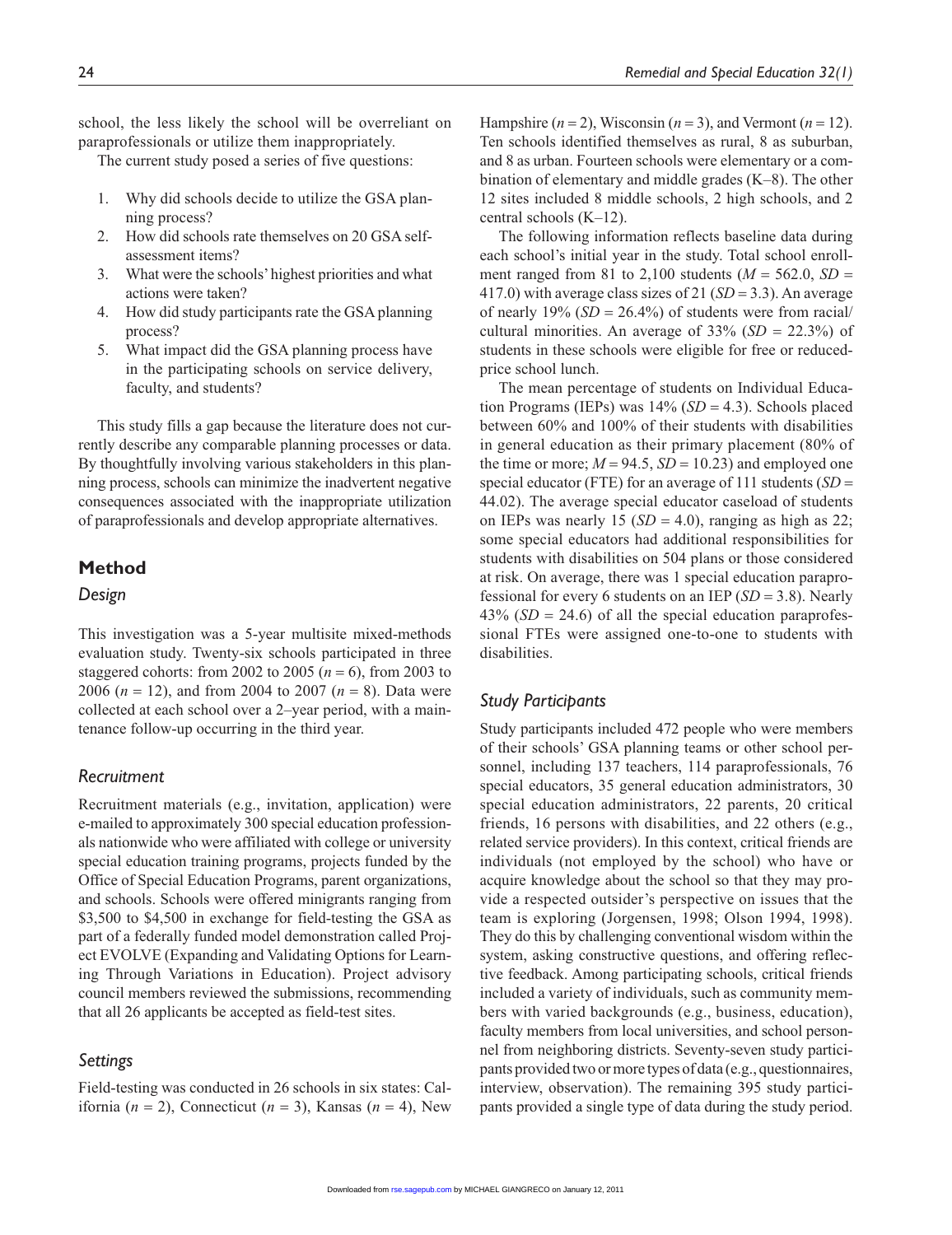# *Procedures*

Each school was provided with copies of the GSA manual. School personnel received no training or technical assistance before or during their use of the GSA process. This was done purposely to help determine the usability of the tool in realworld situations, at a distance from the developers. Teams used the process to assess their schools' needs, identify priorities, develop a plan, then implement and evaluate it.

# *Data Collection*

Seven types of data were collected in each school. First, school demographic (e.g., enrollment) and special education service delivery data (e.g., personnel FTE) were collected at the beginning of three consecutive academic years. Second, as teams completed the GSA process (Steps 1–9), they sent us data about team membership, screening, self-assessment ratings, priority selections, and action plans. Third, after completion of Step 8 (action planning), 213 team members completed a consumer satisfaction questionnaire about the GSA process (e.g., whether it did what it purported to do, importance, ease of use).

Fourth, the first author conducted 75 individual semistructured interviews with general education administrators  $(n = 26)$ , special education administrators  $(n = 19)$ , special educators ( $n = 14$ ), teachers ( $n = 8$ ), critical friends ( $n = 4$ ), paraprofessionals (*n* = 3), and a speech/language pathologist (*n* = 1). Interviews lasted an average of one hour, occurred in each school, and relied on an interview guide with categories related to contextual information, service delivery, situations perceived as being effective or of concern, impact of practices on students with disabilities and service providers, and feedback on the GSA process. When interviews were conducted after action plan implementation had begun (after Step 8), additional categories included: action plan implementation successes and challenges, action plan impact on students with disabilities and service providers, and unanticipated or collateral effects. Interviews were tape-recorded and transcribed verbatim. Fifth, one of four qualified observers conducted observations in each school at least once. They made 29 site visits and recorded written field notes based on 88 hours of observation.

Sixth, at the end of their second year, teams submitted a report of impact (Step 9) describing links between actions taken as a result of their GSA planning and outcomes. Seventh, 1 year after each site submitted its report of impact and had gone a year without contact with us, school administrators (14 principals, 12 special education administrators) completed a phone questionnaire exploring the status of their planning teams and rating the impact of their participation in Project EVOLVE as a contributing factor on student outcomes and overall school improvement.

# **Data Analysis**

Quantitative data were analyzed using SAS 9.1. Qualitative text data (i.e., interview transcripts, observation field notes, reports) were analyzed inductively using categorical coding (Bogdan & Biklen, 2003). Text data were imported into SuperHyperQual (Padilla, 2004), a computer application designed to sort qualitative text data. The text data were read and tagged with more than 100 codes using words descriptive of text content. SuperHyperQual was used to sort the data into code-specific reports. Inductive analysis was applied to the code-specific reports to assist in the identification of themes. Because of the volume of data, findings regarding the GSA screening components (Steps 2 and 3) are described in a separate study (Giangreco & Broer, 2007).

## **Findings**

When considering the findings of the present investigation, as organized by the study's five evaluation questions, one needs to be aware of the study's limitations. The absence of a control group does not allow for ascertaining the effectiveness of the GSA process as an independent variable from an experimental perspective. Therefore, reported outcomes should be considered as being potentially contributory rather than causal. When the developers of an innovation evaluate it (rather than an independent third party), readers should be cognizant of potential bias. Furthermore, all schools participated voluntarily in response to recruitment that included a minigrant award. One should therefore consider the possible influence of self-selection and inducement. Although all the schools followed the same basic process, there is no assumption of strict fidelity in terms of how they utilized the GSA process; presumably, there were variations in how the teams interpreted and used the tool. Despite its limitations, this study provides field-based data suggesting that (a) schools with widely varying characteristics successfully utilized the GSA process to assist in developing alternatives to the overreliance or inappropriate utilization of paraprofessionals, (b) individuals using the GSA process rated it favorably, and (c) implementation of GSA action plans contributed to a variety of positive outcomes.

# *Why Schools Decided to Utilize the GSA Planning Process*

School administrators (e.g., principals, special education administrators) reported a variety of reasons for participating in GSA field-testing, typically stemming from a recent history of either burgeoning utilization of paraprofessionals or concerns about the effective use of personnel. Study participants in several schools described a culture of hiring paraprofessionals as a "quick fix" leading to concerns about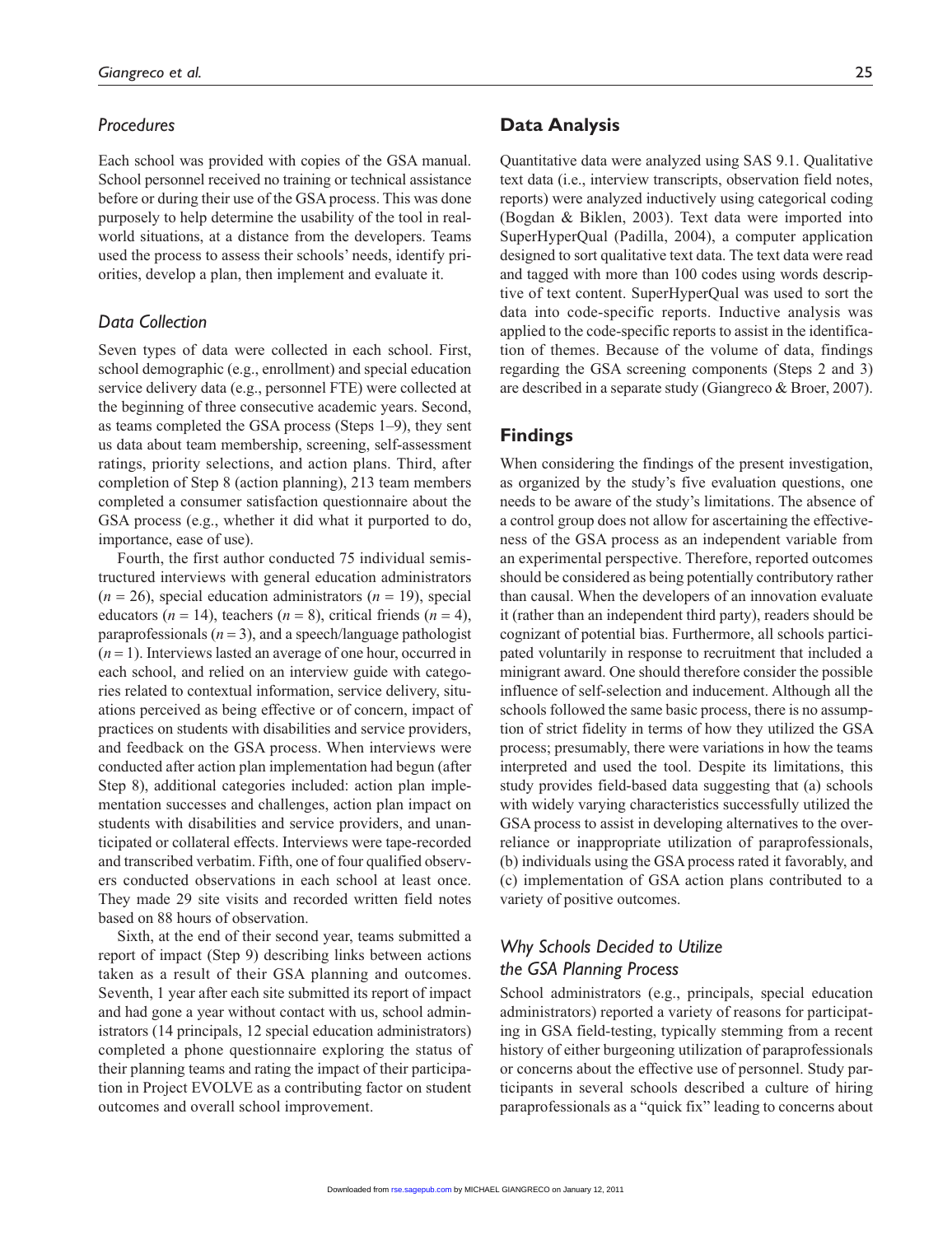their serving as the "primary mechanism to support students with disabilities in the general education environment." One participant stated, "Our service delivery model for kids with significant disabilities has pretty much been: hire a paraprofessional" in response to teacher, special educator, or parent advocacy. Once a paraprofessional was assigned, there was often "pressure to continue paraeducator services" even when students "no longer needed them." "As teachers and parents became accustomed to paraprofessional support, the practice became engrained." Observations confirmed that some students who were assigned one-to-one paraprofessionals effectively participated in parts of the school day without paraprofessional support; sometimes the paraprofessional worked with other students during parts of the day. As one principal offered, "there must be a better way; this is not the way to solve the problems, to just keep on hiring one-on-one people."

Several principals and special education administrators reported "pressure from above" (e.g., superintendents, school boards) to scrutinize their use of paraprofessionals: "The superintendent has been very clear about not throwing personnel at every single situation that comes up . . . because the budget was going through the roof." Interviews with teachers and special educators, along with classroom observations, confirmed that "at times more than one adult would be in a classroom not engaged in the instruction, but just sitting with a student." Although administrators acknowledged the financial issues, several considered GSA field-testing an opportunity "to change the paradigm." "How do we make better use of our resources? How do we make sure that kids are included more appropriately and not just little islands in the classroom?"

Study participants (e.g., parents, teachers, special educators, administrators) frequently commented that "the biggest concern is that we have the least trained people working with the most complicated kids." In some schools, "paraprofessionals operate with virtually unrestricted autonomy; we have some paraprofessionals that have been there so long that the teachers pretty much let them do their own thing." Observations confirmed interview data indicating that a subset of students, those with more intensive support needs, received "most of their instruction from paraprofessionals." Some paraprofessionals were inappropriately "expected to modify and accommodate on the fly." "I don't know why we'd expect them to be able to do that, when we [education professionals] can't always figure out how to do that." These practices were perceived as contributing to "lowered expectations," "devalued status," stigmatization (e.g. "especially the middle school [and older] aged children, some of them are even embarrassed; they don't want to be seen as doing anything differently or being different"), "teaching the kids to be dependent," "inadequate instruction," and being "segregated within the classroom—we still have classes with the special ed kid sitting with the paraed at the back table doing something separate."

All categories of study participants (especially, school personnel) reported persistent concerns about the "ineffective use of our special educators" who were reportedly "far removed from the [regular] classroom due to the mounds of paperwork [and] the increase in referrals for evaluations" (special educator) and who were spending inordinate amounts of "their time scheduling the aides instead of teaching" (special educator). When they were in general education classrooms, special educators reported feeling less than utilized: "There have been moments where I feel like a glorified paraeducator."

Some teachers, special educators, and administrators voiced concerns that "there is insufficient involvement of general educators in the instruction of students with disabilities." Some study participants were concerned that having "too many adults" in classrooms "places a burden on the classroom teacher" and "becomes a management issue" in terms of the time, communication, coordination, and resources necessary to "recruit, train, and provide adequate supervision" to paraprofessionals. Some schools decided to field-test GSA to encourage "this idea of special education students being the responsibility of all people in this school."

Despite sufficient support within schools to move forward with the GSA process, some school community members (especially, paraprofessionals) expressed "apprehension about being involved in this type of process." An administrator explained, "Rumors spread that this process was going to cut paraprofessionals in the school. While we acknowledged this may be an outcome, we tried to present it as a project designed to better meet needs of students in our school."

# *Schools' Self-Assessment Ratings*

Table 1 indicates that the majority of teams rated themselves as needing some work or major work on most selfassessment items. Fifty to ninety percent of the schools rated 15 of the 20 indicators as *needs some work* or *needs major work*. The 5 self-assessment items with the highest combined *needs some work* or *needs major work* percentages were as follows: teachers have the knowledge and skills to differentiate instruction for mixed-ability groups (92%), families are well informed about how the school defines appropriate and inappropriate roles of paraprofessionals (92%), special educators have working conditions that facilitate individualized special education for students (88%), families are well informed about the potential benefits and drawbacks of paraprofessional supports (88%), and teachers have working conditions that facilitate instructing students with a full range of disabilities in their classrooms (85%). As one team's critical friend noted, this step was a "powerful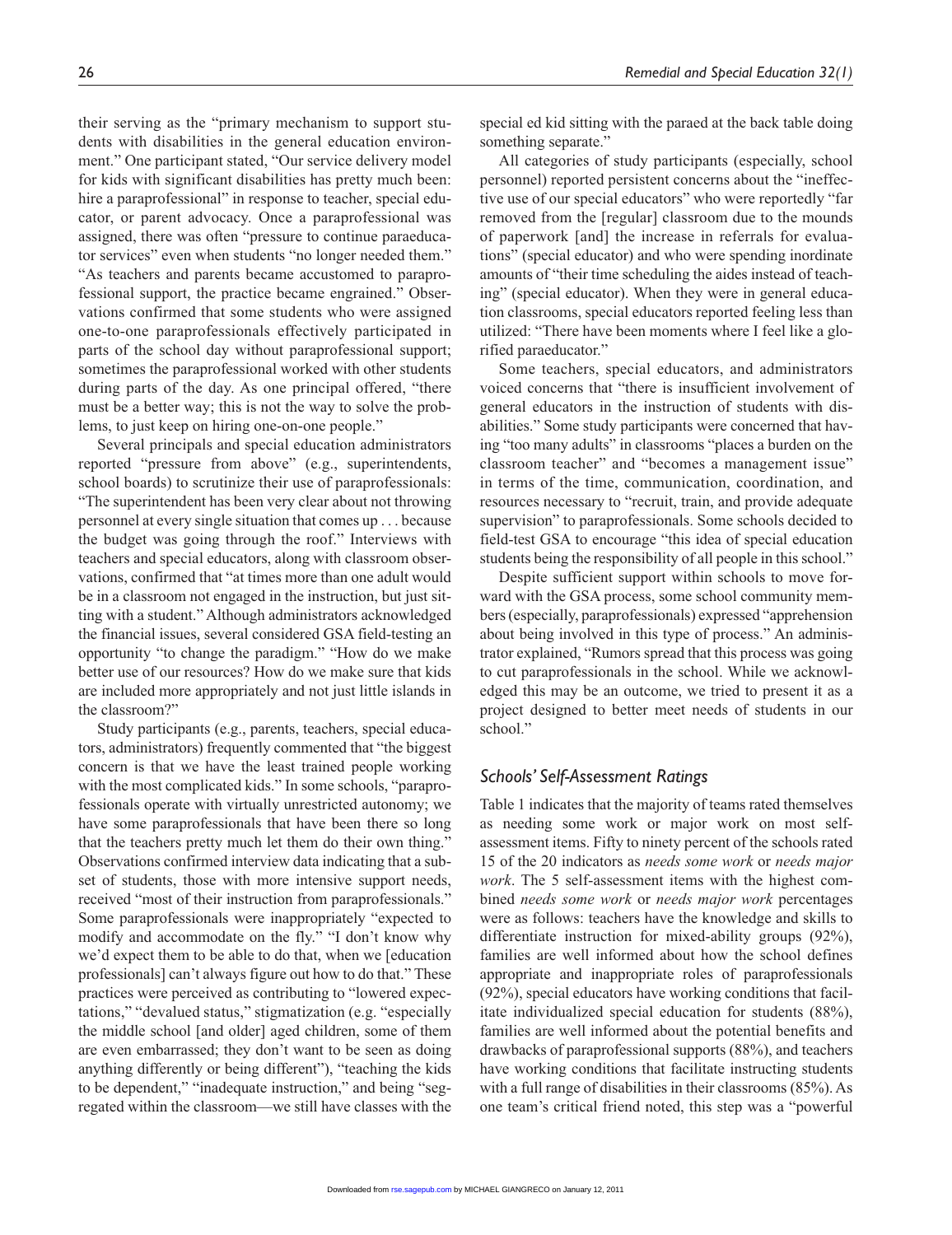|                          |                                                                                                                                                                                                                                                                                                  | <b>Needs</b><br>Work<br>Major | <b>Needs</b><br>Work<br>Some | Now<br>for<br>ŏ | Doing<br>Well |
|--------------------------|--------------------------------------------------------------------------------------------------------------------------------------------------------------------------------------------------------------------------------------------------------------------------------------------------|-------------------------------|------------------------------|-----------------|---------------|
| Rank <sup>a</sup>        | Abbreviated Self-Assessment Statements <sup>b</sup>                                                                                                                                                                                                                                              | % (n)                         | % (n)                        | % (n)           | % (n)         |
| (20)                     | Special education teachers have working conditions (e.g., manageable caseload size, caseload<br>composition, materials, manageable number of paraprofessionals to supervise) that<br>facilitate individualized special education for students on their caseload.(9)                              | 30.77 (8)                     | 56.69 (15)                   | 11.54(3)        | 0.00(0)       |
| (19)                     | Teachers have the knowledge and skills to differentiate instruction for mixed-ability groups that                                                                                                                                                                                                | 30.77 (8)                     | 61.54(16)                    | 7.69 (2)        | 0.00(0)       |
| 3(14)                    | include students, with and without disabilities, within the context of typical class activities. $(7)$<br>Teachers and special educators schedule time to work with SWD and collaborate with each<br>other by assigning paraprofessionals to noninstructional tasks (e.g., clerical, attendance, | 38.46 (10)                    | 38.46 (10)                   | 15.38(4)        | 7.69 (2)      |
| 4(12)                    | lunch, playground supervision) and professionally planned and supported instruction. (12)<br>Families are well informed about how the school defines appropriate and potentially<br>(15)<br>inappropriate roles of paraprofessionals.                                                            | 26.92(7)                      | 65.38 (17)                   | 7.69 (2)        | 0.00(0)       |
| 5(11)                    | Teachers have working conditions (e.g., class size, class composition, materials, supports)<br>that facilitate including and instructing students with a full range of disabilities<br>in their classrooms. (8)                                                                                  | 19.23(5)                      | 65.38 (17)                   | 11.54(3)        | 3.85(1)       |
| 5(11)                    | the curriculum, and instructional approaches, so that the temporary exchange of primary<br>Teachers and special educators are familiar enough with all the students in the classroom,<br>roles can occur without major disruption to students with and without disabilities. $(13)$              | 38.46 (10)                    | 34.62 (9)                    | 15.38(4)        | 11.54(3)      |
| (8)                      | The school has well functioning schoolwide support system to provide needed assistance                                                                                                                                                                                                           | 11.54(3)                      | 53.85 (14)                   | 19.23(5)        | 15.38(4)      |
| $\frac{8}{2}$            | Teachers think it is their role to provide instruction for students with the full range of<br>to students with and without disabilities. (3)                                                                                                                                                     | 15.38(4)                      | 65.38 (17)                   | 11.54(3)        | 7.69 (2)      |
| $\widetilde{\Theta}$     | Teachers in our school have positive attitudes about including students with a full range of<br>disabilities who are placed in their classrooms, rather than primarily serving as hosts. (6)                                                                                                     | 3.85(1)                       | 61.54(16)                    | 19.23(5)        | 15.38(4)      |
| $\Theta$ (4)             | skills to successfully differentiate instruction<br>within the context of class activities for mixed-ability groups that include students<br>disabilities as members of their classroom community. (5)<br>Special educators have the knowledge and<br>with and without disabilities. (11)        | 3.85(1)                       | 46.15 (12)                   | 30.77 (8)       | 19.23(5)      |
| $\widetilde{\Theta}$ (4) | Families are well informed about the potential benefits and drawbacks of providing                                                                                                                                                                                                               | 19.23(5)                      | 69.23(18)                    | 11.54(3)        | 0.00(0)       |
| 12(3)                    | Students are placed in chronologically age-appropriate general education classes and the<br>number of students with disabilities in those classes is naturally proportional<br>(e.g., no more than 10%-15% have disabilities). (2)<br>paraprofessional supports. (16)                            | 3.85(3)                       | 30.77 (8)                    | 26.92(7)        | 30.77 (8)     |
| 12(3)                    | Classmates with and without disabilities have opportunities to provide natural supports                                                                                                                                                                                                          | 0.00(0)                       | 46.15 (12)                   | 38.46 (10)      | 15.38(4)      |
| $\overline{14}$ (2)      | Students with disabilities are physically situated within classrooms to facilitate their<br>participation with classmates and instruction by the classroom teacher<br>(e.g., not isolated in the back or side of the room). (4)<br>to each other or cross-age peers. (20)                        | 3.85(1)                       | 50.00(13)                    | 11.54(3)        | 34.62 (9)     |
| 14(2)                    | Special educators have the knowledge of the general education curriculum and standards<br>curriculum for students with disabilities. (10)<br>and the skills to successfully individualize                                                                                                        | 3.85(1)                       | 46.15 (12)                   | 23.08 (6)       | 26.92(7)      |
|                          |                                                                                                                                                                                                                                                                                                  |                               |                              |                 | (continued)   |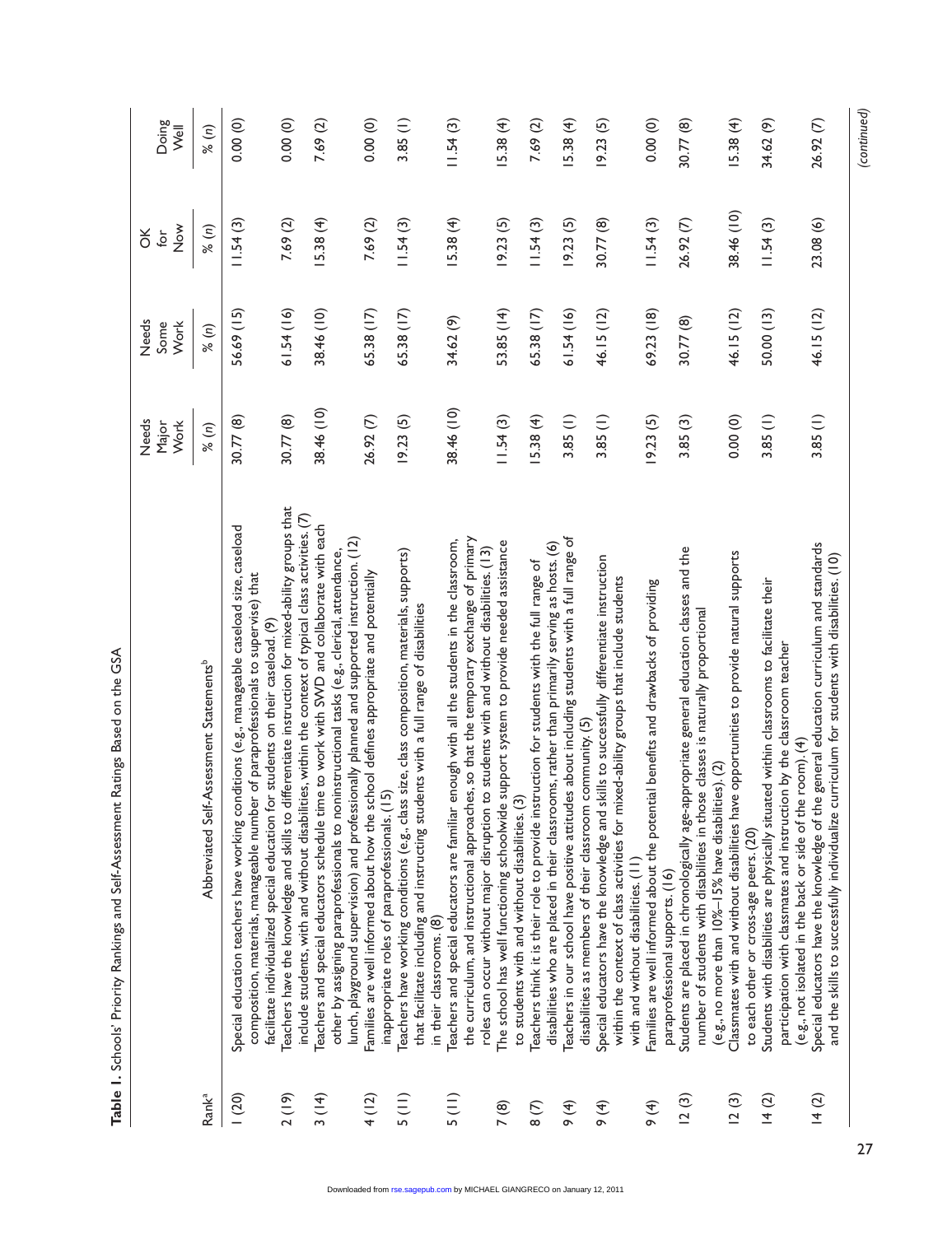|                   |                                                                                                                                                                                                                                                                                                                                                                      | Needs<br>Major<br>Work | <b>Needs</b><br>Some<br>Work | $\frac{8}{2}$<br>ă<br>Ĵ | Doing<br>Well |
|-------------------|----------------------------------------------------------------------------------------------------------------------------------------------------------------------------------------------------------------------------------------------------------------------------------------------------------------------------------------------------------------------|------------------------|------------------------------|-------------------------|---------------|
| Rank <sup>a</sup> | Abbreviated Self-Assessment Statementsb                                                                                                                                                                                                                                                                                                                              | % (n)                  | % (n)                        | % (n)                   | % (n)         |
| 14(2)             | Teachers and special educators are familiar enough with the various educational and support<br>needs of the students with disabilities in the classroom that the temporary absence of the<br>paraprofessional can occur without major disruption to students with                                                                                                    | 15.38(4)               | 26.92 (7)                    | 46.15 (12)              | 11.54(3)      |
| 14(2)             | Parents and students with disabilities (when appropriate) participate as team members<br>or without disabilities. (14)                                                                                                                                                                                                                                               | 0.00(0)                | 23.08 (6)                    | 15.38(4)                | 61.54 (16)    |
| $\frac{18}{18}$   | Families are well informed about information the school considers to determine whether<br>$\frac{3}{2}$<br>n developing and implementing the IEP.                                                                                                                                                                                                                    | 15.38(4)               | 53.85 (14)                   | 30.77 (8)               | 0.00(0)       |
| $\frac{18}{18}$   | Students with and without disabilities (when age-appropriate) are actively involved<br>paraprofessional supports should be included in their child's IEP. (17)                                                                                                                                                                                                       | 7.69 (2)               | 42.31 (11)                   | 46.15 (12)              | 3.85(1)       |
| 20 (0)            | Students with disabilities are educated in schools they would attend<br>in making decisions about their own supports in schools. (19)<br>if they were not disabled. (1)                                                                                                                                                                                              | 0.00(0)                | 3.85(1)                      | 3.85(1)                 | 92.31 (24)    |
|                   | Note: $n=26$ schools. GSA = Guidelines for Selecting Alternatives to Overreliance on Paraprofessionals; SWD = students with disabilities; IEP = Individualized Education Program.<br>Number in parentheses indicates the number of teams that selected this item as a top-five priority.<br>Number in parentheses indicates reference number from GSA planning tool. |                        |                              |                         |               |

Table 1. (continued) **Table 1. (continued)**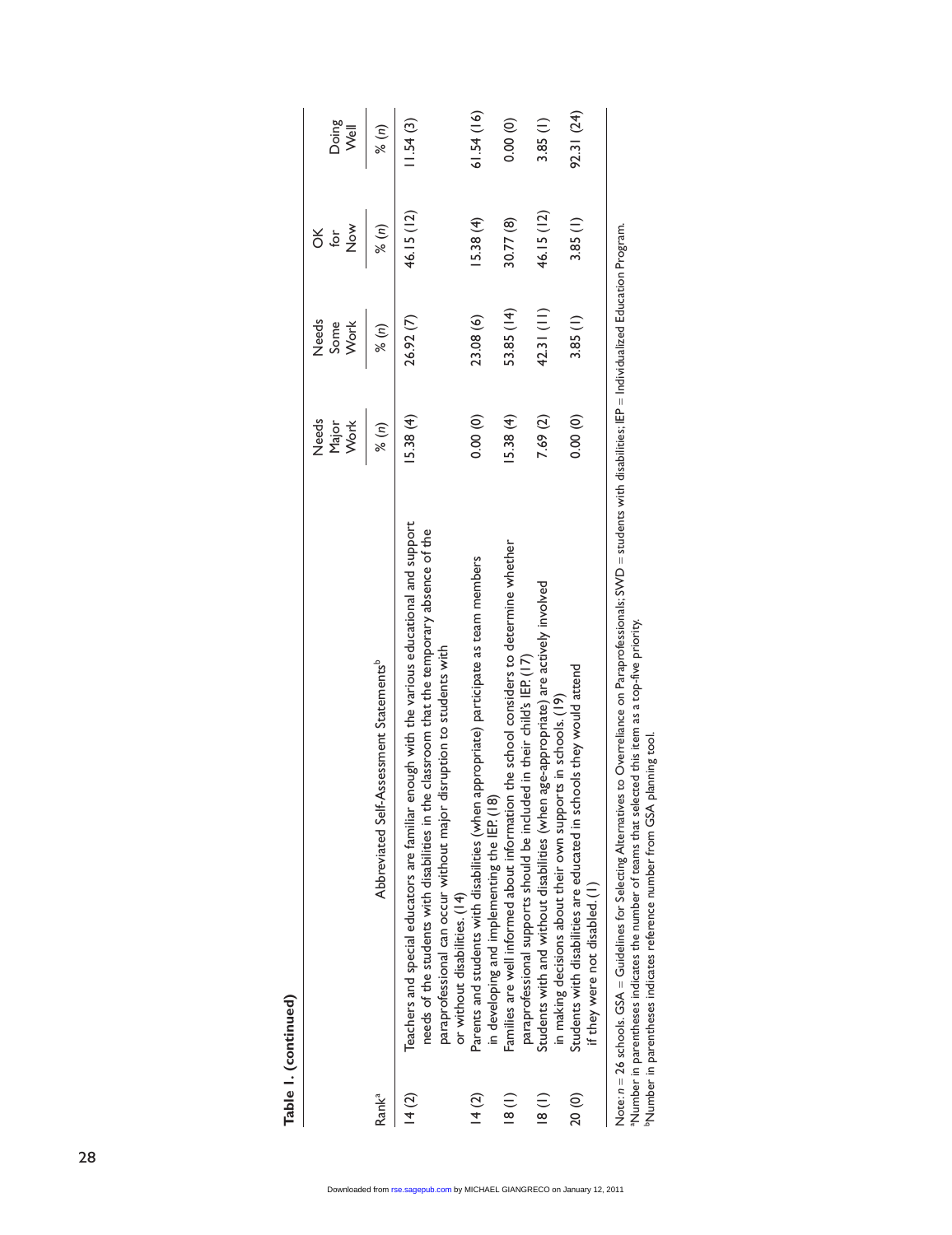piece that forces people to sort of wake up and smell the coffee. . . . They're just so deep into their own practice that nobody has helped them step back and look at that connections." Conversely, 54% to 96% of the schools rated only 5 indicators as *OK for now* or *doing well*.

### *Schools' Self-Identified Priorities and Actions Taken*

As listed in Table 1, 19 of the 20 self-assessment items were identified by at least one team as being among its top five priorities. The five highest-ranked priorities determined by the schools were all among the top seven self-assessment items most frequently identified as being in need of some or major work, though not in the same order. Twenty of the 26 teams identified special educator working conditions among their top five priorities, making it the most highly ranked priority among the self-assessment items. Also among the top five priorities were teacher differentiation for mixed-ability groups (ranked second), teachers and special educators scheduling time to work with students with disabilities and collaborate with each other (ranked third), families being well informed about paraprofessional roles (ranked fourth), and teacher working conditions (ranked fifth), identified by 19, 14, 12, and 11 teams, respectively. Each school's team selected an individually determined set of actions documented in its action plan (Step 8). The majority of these actions came from a set of a dozen existing alternatives to the overreliance or inappropriate utilization of paraprofessionals listed in the GSA (Step 4). Although the range and combination of actions were wide, six emerged as the most commonly selected actions. Actions designed to build capacity and ownership of teachers and special educators to support students with disabilities (e.g., professional development on differentiated instruction, schedule changes to establish "common prep periods") was the most frequently taken action by 92%  $(n = 24)$  of the teams. Half the teams  $(n = 13)$  also took actions to improve working conditions for special educators (e.g., lowering and changing caseloads) and to engage in systematic information sharing with parents, teachers, and others on related topics (e.g., research on paraprofessional issues, Individuals with Disabilities Education Act, inclusive education). Thirty-five percent of the teams  $(n = 9)$  pursued resource reallocation, whereby they traded 2.5 to 4.0 paraprofessional positions to hire an additional special educator the numbers depended on local wage and benefit costs. Eight teams (31%) initiated coteaching, and seven (27%) took action to reassign the roles to increase professional educator time with students with disabilities (e.g., shifting away from use of one-to-one paraprofessionals; shifting some paperwork tasks from special educators to paraprofessionals). On average, teams pursued three to four alternative action categories (e.g., capacity building, resource reallocation, information sharing); a few took as many as seven.

Several study participants (e.g., parents, teachers, special educators, critical friends) attributed their teams' relative success in selecting and implementing actions to the leadership of the principal or special education administrator. A critical friend stated, "I would attribute a portion of that [success] to the fact that the principal is very involved." Conversely, in cases where there was either a change in leadership or the principal was minimally involved, team members reported a negative impact on the process and its implementation. A special educator explained, "Unfortunately, during this process we lost the principal; it was hard to really make big plans, not knowing who the new person was coming in."

Several study participants acknowledged the "growing pains" they faced and the need to guard against the possibility of the team's work "fizzling" when shifting from the "nice, neat" GSA process, to the real-world implementation of the their action plans. A principal offered,

We're now in the messy part of it [implementation], which is as it should be. It'll be interesting to see how those pieces all fit there. You *have* to believe in a chaos theory in order to stay sane to do this [implement systems change]. You know that full catastrophe life? We're in it!

Several study participants (e.g., teachers, special educators, administrators) acknowledged that the shift to implementation takes time, persistence, and ongoing effort.

The administrative team has gone around this spring to each [grade-level] team to have what we're calling the "Whuzz-Up" meeting. What's up? What's going well to be really proud of? What's the challenge? Every single core group of teachers said, "Project EVOLVE is really working. It was really hard at the beginning, we had a hard time figuring this out, but it's really working."

Study participants cautioned that during implementation, teams need to "stay on top" of their status because in a few cases they experienced "some unintended outcomes just the opposite of what we had expected" (special educator). For example, one school enacted resource reallocation to lower caseloads and provide more instructional time between special educators and students with disabilities, but according to the principal, it led to "students being pulled out more," which was counter to the team's intention of more inclusion in the classroom and more engagement with the classroom teacher. This led to the team's realization that structural or personnel changes were not sufficient; such changes needed to be accompanied by changes in how those personnel operated. A special education administrator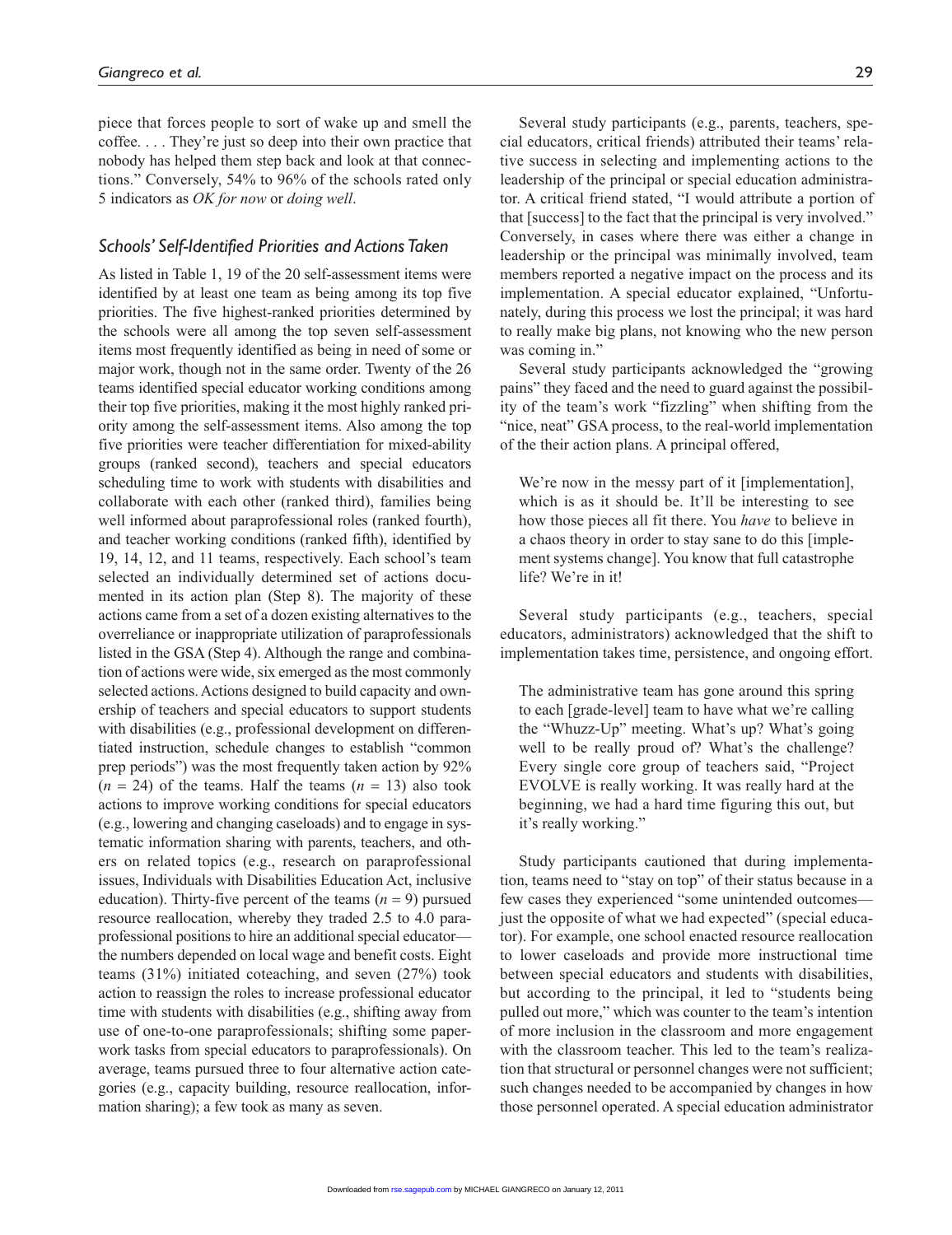|  | Table 2. Participants' Perspectives Regarding the GSA Process |  |  |  |  |  |
|--|---------------------------------------------------------------|--|--|--|--|--|
|--|---------------------------------------------------------------|--|--|--|--|--|

|                                                                                                                                                                                                           | Strongly<br><b>Disagree</b> | <b>Disagree</b> | Agree       | Strongly<br>Agree | Don't<br>Know |
|-----------------------------------------------------------------------------------------------------------------------------------------------------------------------------------------------------------|-----------------------------|-----------------|-------------|-------------------|---------------|
| The GSA Process                                                                                                                                                                                           | % (n)                       | $\%$ (n)        | % (n)       | % (n)             | % (n)         |
| 1. Is an important activity for our school                                                                                                                                                                | 0.47(1)                     | 0.00(0)         | 53.05(113)  | 45.54 (97)        | 0.94(2)       |
| 2. Is a logical process                                                                                                                                                                                   | 0.47(1)                     | 1.41(3)         | 60.56 (129) | 36.15(77)         | 1.41(3)       |
| 3. Is easy to use                                                                                                                                                                                         | 0.47(1)                     | 9.86(21)        | 68.08 (145) | 19.25(41)         | 2.35(5)       |
| 4. Helped me gain insights about educational support<br>issues in our school                                                                                                                              | 0.00(0)                     | 5.16(11)        | 54.93 (117) | 38.03 (81)        | 1.88(4)       |
| 5. Helped me understand the perspectives of others<br>about educational support issues                                                                                                                    | 0.00(0)                     | 1.88(4)         | 52.58 (112) | 42.72 (91)        | 2.82(6)       |
| 6. Helped our team select appropriate priorities based<br>on the screening and self-assessment steps                                                                                                      | 0.47(1)                     | 0.47(1)         | 62.44 (133) | 30.99(66)         | 5.63(12)      |
| 7. Helped our team develop an appropriate action-plan<br>based on our selected priorities                                                                                                                 | 0.00(0)                     | 1.88(4)         | 63.85 (136) | 26.29(56)         | 7.98(17)      |
| 8. Is worthwhile enough that I would recommend its use<br>to other schools that are interested in improving their<br>educational supports for students with disabilities<br>in general education settings | 0.00(0)                     | 2.82(6)         | 51.17 (109) | 41.31(88)         | 4.69(10)      |

Note: GSA = Guidelines for Selecting Alternatives to Overreliance on Paraprofessionals.

explained that it is not helpful if "you still have the same instructional practices of the old model being implemented with the new resources. It's just a different person pulling them [students] out"—that is, the special educators rather than the paraprofessionals.

A team recognized that a more substantial amount of their special educators' newly found instructional time needed to be devoted to working within the regular classroom. According to the special educators, the change "pushed us outside our comfort zone," and some perceived it positively (e.g., "I think we'll be okay, but it'll be ugly first) and others, less so (e.g., "It's not working for me"). An administrator explained that many people reacted to change by asking, "How is it affecting me?" After discussing concerns, the team reported getting "back on track" when it shifted its collective question to "Is this working better for kids or not working better for kids?"

### *Participant Feedback on the GSA Planning Process*

Following Step 8 (action planning), team members completed a consumer feedback questionnaire on the GSA process. Table 2 presents data in aggregate because chi-square analyses identified no significant differences in study participants' responses based on their roles or level of involvement. Responses were obtained from 90% of the 236 team members (*n* = 213) who participated as GSA planning team members: 39 special educators, 36 teachers, 29 general education administrators (e.g., principals, assistant principals), 28 special education administrators, 25 paraprofessionals, 21 parents, 15 critical friends, 10 individuals with disabilities (e.g., students), and 10 others (e.g., related services). More than 73% of study participants (*n* = 156) rated themselves as *very involved* in the GSA planning, nearly 18% (*n* = 38) as *somewhat involved*, and the remaining 9% (*n* = 19) as *minimally involved*.

The majority of study participants (89%–99%) agreed or strongly agreed that the GSA process was an important activity, logical, and easy to use. They agreed or strongly agreed that it helped (a) members gain insights and understand the perspectives of others, (b) teams select appropriate priorities, and (c) their schools develop appropriate action plans (see Table 2). Approximately 97% (*n* = 197) agreed or strongly agreed that the GSA process was worthwhile, enough that they would recommend its use to others.

In rating the overall quality of the GSA process, none rated it *poor*, 8% rated it *fair* (*n* = 18), 48% *good* (*n* = 101), and 44% *excellent* (*n* = 93). Common descriptors of the GSA process were "organized," "practical," "sequential," "logical," "easy to use," "easy to understand and facilitate," "helpful," and "valuable." Study participants indicated that the GSA brought together people with "very different perspectives"; provided "team time" to engage in "self-reflection" that "brought important schoolwide issues to the surface"; "provided a solid process for reaching consensus and developing action plans"; "promoted good discussion" and "rich conversation"; "encouraged communication about issues that we often don't discuss"; and "opened all kinds of doors that may well have stayed very closed, and closed tight." Although these reflective discussions were primarily positive, they were not always easy to hold, as typified within one team when the "special educator teacher blurted out,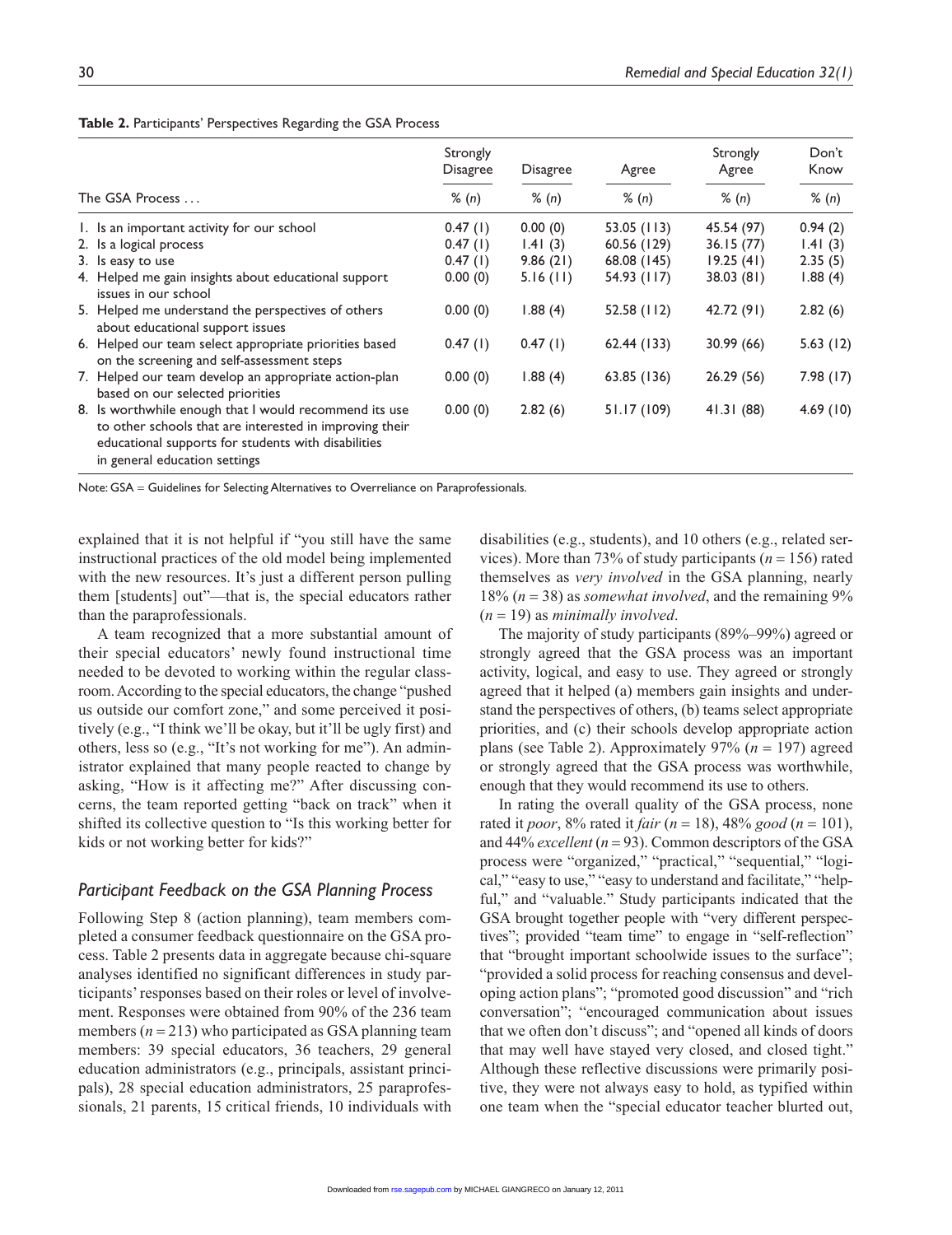'It's hard not to take this stuff personally!'" For many teams, the GSA process reportedly served as a catalyst for action: "None of this information was new to us, but unless we had this process to follow, we wouldn't have done this work."

Many study participants favorably mentioned the involvement of multiple stakeholders on their Project EVOLVE planning teams (e.g., "Having a team of people from different positions helped us see many different perspectives"). When particular team member's participation was mentioned as being notable, it was most frequently that of a parent, a student with a disability, or a critical friend. A teacher stated, "We had a student voice and that became very, very important. I think it opened a lot of eyes, I really do. She had invaluable insights because she had a totally different point of view."

Weaknesses about the process consistently focused on concerns from a small set of study participants (less than 10) who found the GSA process "a little cumbersome" (because some of the wording was "confusing") and "repetitious" and who thought that it "could be interpreted in too many ways." Some study participants expressed concern that the GSA process had too strong an outlook: "Some of the questions seemed a little biased—leading you towards a specific direction—particularly as related to [reducing] dependence on paraeducators." Other respondents were concerned that some of the suggested alternatives involved aspects that were "beyond the control of the team" (e.g., contractual issues); therefore, they hesitated to pursue them.

### *Impact of the GSA Process*

Because the schools pursued different individually determined actions, they yielded correspondingly different types of outcomes. Therefore, the findings do not represent all outcomes but rather some of the most common exemplars. Because the intervention described in this study (i.e., GSA process) was designed to improve educational service delivery and personnel utilization, potential impact on student outcomes is most appropriately characterized as *indirect*. A special educator stated, "There are so many ways to improve instruction, these are the supports that help you do it."

Three years after initiating involvement with Project EVOLVE,  $96\%$  ( $n = 25$ ) of the administrators who participated in the administrative phone questionnaire reported that their schools were continuing to implement the changes they initiated through their GSA action plan, and 77% (*n* = 20) had extended beyond their initial action plan by addressing other needs or going further on their existing changes (e.g., professional development, further reduction of the percentage of one-to-one paraprofessionals).

In addition, administrators were asked to rate "the extent to which the implementation of your Project EVOLVE/

GSA action planning contributed to the occurrence of improvements in student outcomes (e.g., achievement, behavior, inclusive opportunities, social relationships) versus other factors or initiatives," and they were given a 10-point Likert-style scale to do so (1 = *no contribution*, 10 = *major contribution*). Forty-six percent  $(n = 12)$  rated the GSA process as making a moderate contribution (ratings 4–7), and 54%  $(n = 14)$  rated it as making major contribution (ratings 8–10). Administrators were also asked to rate "the importance of your school's participation in Project EVOLVE as a contributing factor to ongoing school improvement," again with a 10-point scale  $(1 = no$  *importance*,  $10 =$ *major importance*): Forty-two percent  $(n = 11)$  rated it as being of moderate importance (ratings 4–7), and 58% (*n* = 15) rated it as being of major importance (ratings 8–10). The following sections describe some of the most commonly reported types of impact that schools experienced, which study participants attributed to their use of the GSA process including changes in special educator caseloads, changes in paraprofessional utilization, extension of inclusive opportunities, and improvement in classroom collaboration and practices.

*Changes in special educator caseloads.* Based on paired *t* tests comparing Year 1 with Year 3, two related demographic variables were significantly different across all 26 schools. The ratio of special educator FTEs to total school population (hereafter referred to as *special educator school density*) is a way to measure the availability of special educators in a school. The availability of special educators increased because the special educator school density changed from a mean of 1 special educator (FTE) to 111.34 students (*SD* = 44.02) in Year 1 to a mean of 87.48 students (*SD* = 30.47) by the beginning of Year 3,  $t(25) = 4.65$ ,  $p < .0001$ . The effect size difference between Year 1 and Year 3 was the largest of any variable included in the annual school demographic data collection, effect size  $= 0.912$ . The range of special educator school density across the 26 schools, though still wide, narrowed from 1:51–1:224 in Year 1 to 1:38–1:154 by the beginning of Year 3.

Special educator caseloads (i.e., ratio of special educator FTEs to students on IEPs) dropped from a mean of 14.95 (*SD* = 4.04) in Year 1 to a mean of 11.86 (*SD* = 3.81) by the beginning of Year 3,  $t(25) = 3.89$ ,  $p = .0006$ , representing a large effect size for the difference, effect size  $= 0.76$ . In the subset of 19 schools where caseloads numbers declined, they dropped by nearly 5 students per special educator FTE, from 15.83 (*SD* = 3.36) in Year 1 to 11.03 (*SD* = 3.26) by Year 3. The majority of these 19 schools included components in their initial action plans that were logically linked to caseload reduction (e.g., resource reallocation to add special educator FTE, lowering the percentage of students identified as having disabilities by improving schoolwide supports). In the remaining seven schools, which did not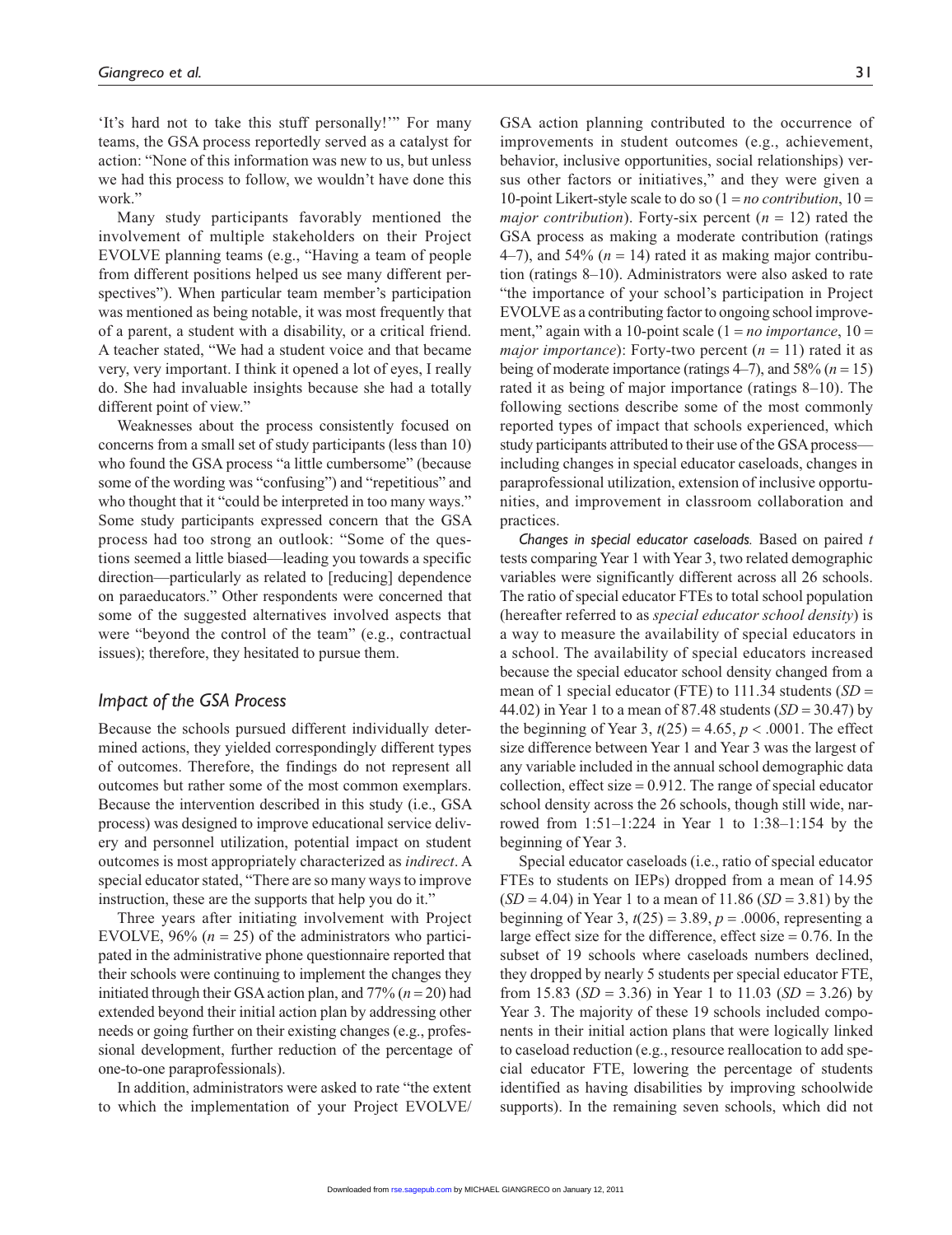14.13 by Year 3 (*SD* = 4.51). Caseload configuration also changed for some special educators when the schools narrowed the range of grade levels the teachers supported, thus reducing the number of teachers with whom they collaborated, the number of meetings they attended, and the range of general education curriculum they needed to adapt. One special educator stated,

[Previously] I spanned six grades—that's a lot of different teachers! Now being to focus on just one grade level—it helps me to attend grade level meetings, meet with my three grade-level teachers individually and talk to them about lesson planning and differentiation of instruction.

As a result of schools slightly lowering the number of special education paraprofessionals and slightly increasing the number of special educators, the average number of paraprofessionals whom each special educator supervised dropped by 0.61, from a mean of  $3.26$  (*SD* = 1.71) in Year 1 to  $2.65$  (*SD* = 1.47) in Year 3. Among the subset of 20 schools that narrowed the gap between the number of special educators and special education paraprofessionals, the ratio during Year 1 was one special educator for every 3.74 special education paraprofessionals (*SD* = 1.59); by Year 3, the average number of paraprofessionals whom each special educator supervised dropped by  $1.50 (M = 2.07, SD =$ 1.27). One special educator reported, "Last year I had seven paraprofessionals to supervise, to do that was a headache this year I have one." On average, when special educators had one to two fewer paraprofessionals to supervise, they reported more time to supervise the remaining paraprofessionals, more time available for instruction and collaboration with classroom teachers, and a reduction in some logistical challenges: "Previously, we would start the day by looking at how many paraprofessionals were out. We spent a tremendous amount of time rearranging staff to make sure that classes were covered." An administrator concurred, "We shifted from focus on managing adults to a focus on students instruction."

*Changes in paraprofessional utilization.* Notable differences in some paraprofessional variables across time documented a reversal from the trends that had prompted schools to participate in Project EVOLVE, such as the increasing use of paraprofessionals and the increase of their assignment to students in a one-to-one format. Year 1 data indicated that an average of  $42.78\%$  ( $SD = 24.58$ ) of all special education paraprofessional FTEs in the 26 schools were assigned one-to-one to students with disabilities; by Year 3, that average dropped to 34.56% (*SD* = 27.74), an 8-point reduction or 19%. Although this change was not statistically significant across the full sample,  $t(25) = 1.53$   $p = .14$ , the reduction did show a small to moderate effect (effect size  $= 0.30$ ).

Among the subset of 15 schools that lowered their percentage of special education paraprofessional FTEs assigned one-to-one, average reduction was 23 percentage points or 49%, dropping from 47.64% (*SD* = 28.61) in Year 1 to 24.31% (*SD* = 26.83) in Year 3. "We've worked really hard at developing classroom assistants that are assigned to the teacher and not to individual students" (special education administrator). These schools reported "trying to break up that notion that Johnny has his own private grown-up [paraprofessional] and the teacher is the teacher for everybody else" (principal). Three schools moved completely away from the use of one-to-one assignment of paraprofessionals, and all reported no adverse effects. Conversely, the remaining 11 schools started at a lower baseline percentage (*M* = 36.15,  $SD = 16.77$ ) yet by Year 3 had increased by more than 12 percentage points or  $25\%$  (*M* = 48.54, *SD* = 23.31), exceeding the baseline level of the subset of schools that reduced one-to-one use.

Simultaneously, across the entire sample of schools, the overall employment of special education paraprofessionals was slightly reduced, on average by two FTEs per school, which happened primarily through attrition—in most schools, "no one lost their job" (special education administrator). During Year 1, these schools employed, on average, one special education paraprofessional for every 5.93 (*SD* = 3.79) students on IEPs. By Year 3, the ratio had changed to one special education paraprofessional for every 7.33 (*SD* = 5.55) students on IEPs. Throughout the study period, the range of ratios of paraprofessionals to students on IEPs remained stable, though wide, spanning from 1:2 to 1:17.

Note that the aforementioned statistics are presented with only  $62\%$  ( $n = 16$ ) of the schools reducing their number of special education paraprofessional FTEs. Approximately 38%  $(n = 10)$  of the schools took a variety of actions that changed how they utilized their special education paraprofessionals without reducing their number of FTEs. Some schools enacted "new ways of grouping and sharing paraprofessionals in and across classrooms at grade levels" (principal). Others assigned paraprofessionals at a central school level by having "a building aide, a person that floats" (principal) to address paraprofessional absences or other short-term or transitional student needs. Some schools purposely shifted away from having paraprofessionals provide primary instruction, directing them toward provision that was supplemental to the instruction of classroom teachers and special educators. Others assigned paraprofessionals to clerical and paperwork roles that were being assumed by special educators: "We have trained a few paraeducators to do more clerical tasks, such as Medicaid paperwork, completing required forms, typing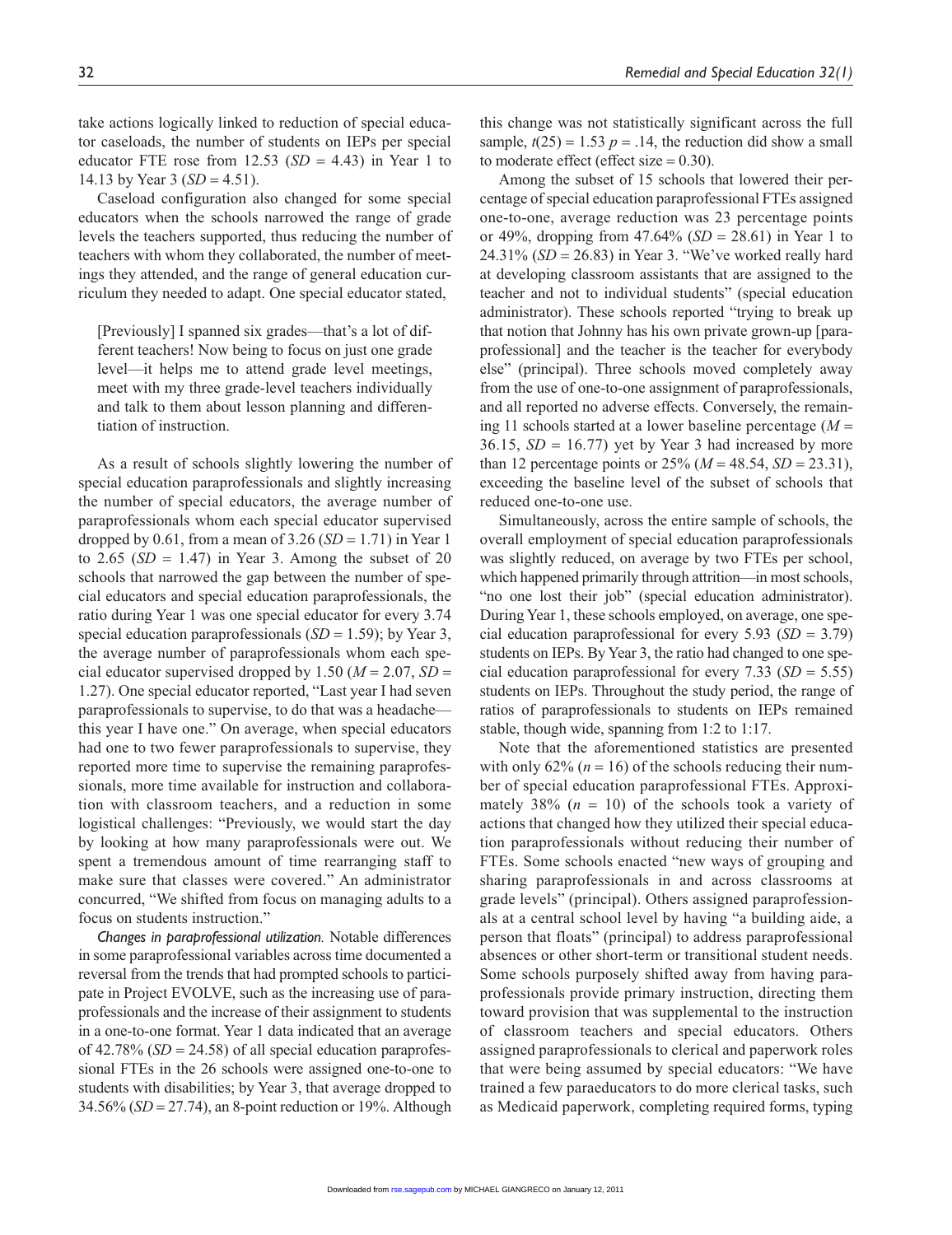IEPs and evaluation reports, which has increased special educators' instructional time" (principal).

In schools where the number of paraprofessionals or the percentage of one-to-one paraprofessionals was reduced, school faculty and some parents expressed anxiety and concern about these actions. Regardless of the ratio of paraprofessionals to students on IEPs (e.g., 1:3, 1:6, 1:10), personnel in virtually every school thought that they were either underresourced or just adequately resourced, and they expressed concern that they could not adequately function with fewer paraprofessionals. Yet follow-up interviews and observations in the schools confirmed that school personnel quickly adjusted to the changes after implementation and reported positive outcomes (e.g., improved student achievement, expanded peer relationships, increased self-determination) without any serious drawbacks. To the contrary, schools reported reductions in discipline referrals, no parent complaints, and no teacher grievances. One special education administrator described,

[The faculty] are much more positive, the children are doing so much better, the parents are happier. I have not seen a negative part to this at all. I feel that we've gone from an era of overrelying on aides and not getting anywhere, to the point now that we have fewer aides and much higher quality.

*Inclusive opportunities.* Approximately 85% ( $n = 22$ ) of the schools in this sample reported including 90% of more of their students with disabilities in general education classes as their primary placements (at least 80% of the time) across all 3 years of data collection. Before and after using the GSA process, paraprofessionals were reported to be a valued and important component of each school's strategy for supporting students with disabilities in regular classes. Teachers' and special educators' perspectives were typified by comments such as "We have some very, very good paraprofessionals," "Paraeducators are so important! I value them. They're my right hand," and "They care about kids and they get to know them well, and they work with them well."

Study participants in several schools reported "increased belonging and inclusion" as a result of implementing their GSA action plans. Advancements in the extent and quality of inclusive opportunities were incremental: "Teachers' comfort levels increase each year as they do it a little bit more and it's a little more successful. The more you do something, the easier and more comfortable it gets for you" (principal). A special educator reported, "I had an eighth grader last year who had a lot of pullout. This year she's 100% in the classroom with her peers for the core academics: reading, writing, math, social studies, she's in there with them!"

Three of the four schools that reported inclusion rates below 90% in Year 1 (all middle and high schools) increased the percentage of their students with disabilities in general

education classes as their primary placement while maintaining or reducing their baseline levels of paraprofessional utilization. The lone school with an unchanged rate of general class placement stayed at 60% throughout the study. The other three schools increased their general class placement rates by 6 percentage points (89% to 95%) or 7%, 10 percentage points (70% to 80%) or 14%, and 14 percentage points (75% to 89%) or 19%, each while using fewer paraprofessionals, on average three per school. A principal stated, "Our work on the project brought attention to the issue of equitable education for students with disabilities and set into motion a series of events that, over time, have fostered the occurrence of genuine inclusion."

A middle school teacher explained how one of the actions that his school undertook as part of its GSA action plan reinvigorated his thinking about inclusive education:

I've always been a strong proponent of kids with disabilities in the classroom. To be completely honest, when I got out here in the field—I've only been a teacher for seven years—I found that I almost developed the attitude, "Gosh, I just wish they [students with disabilities] just were out—that somebody else was working with them, and then I could go about my business." That's almost embarrassing to admit, but I'm sure a lot of teachers out there think that way at some point in their career. That's actually the way I felt, you know? Now, since I've been at the workshop [on differentiated instruction] and we're seeing success, it's just been totally changing my mind-set. We can be successful!

Inclusive opportunities were fueled, in part, by reports of increased teacher ownership. After action plan implementation, a principal reported, "We have general education teachers asking great questions about what to do if problems arise rather than asking the special education teacher to remove the student." Another administrator suggested,

It wasn't necessarily a philosophical shift, but more a practical shift. It wasn't that they [classroom teachers] didn't believe it was their responsibility [to include students with disabilities], it was that they didn't know how to do it, or didn't have the time to do it all by themselves.

Inclusive opportunities were also advanced when teachers established expectations of classroom community through mutual support (e.g., "more peer support when appropriate rather than an instructional aide"). An elementary grade teacher explained,

A big part of this classroom is peer-to-peer support. I keep telling my students that I can't be the only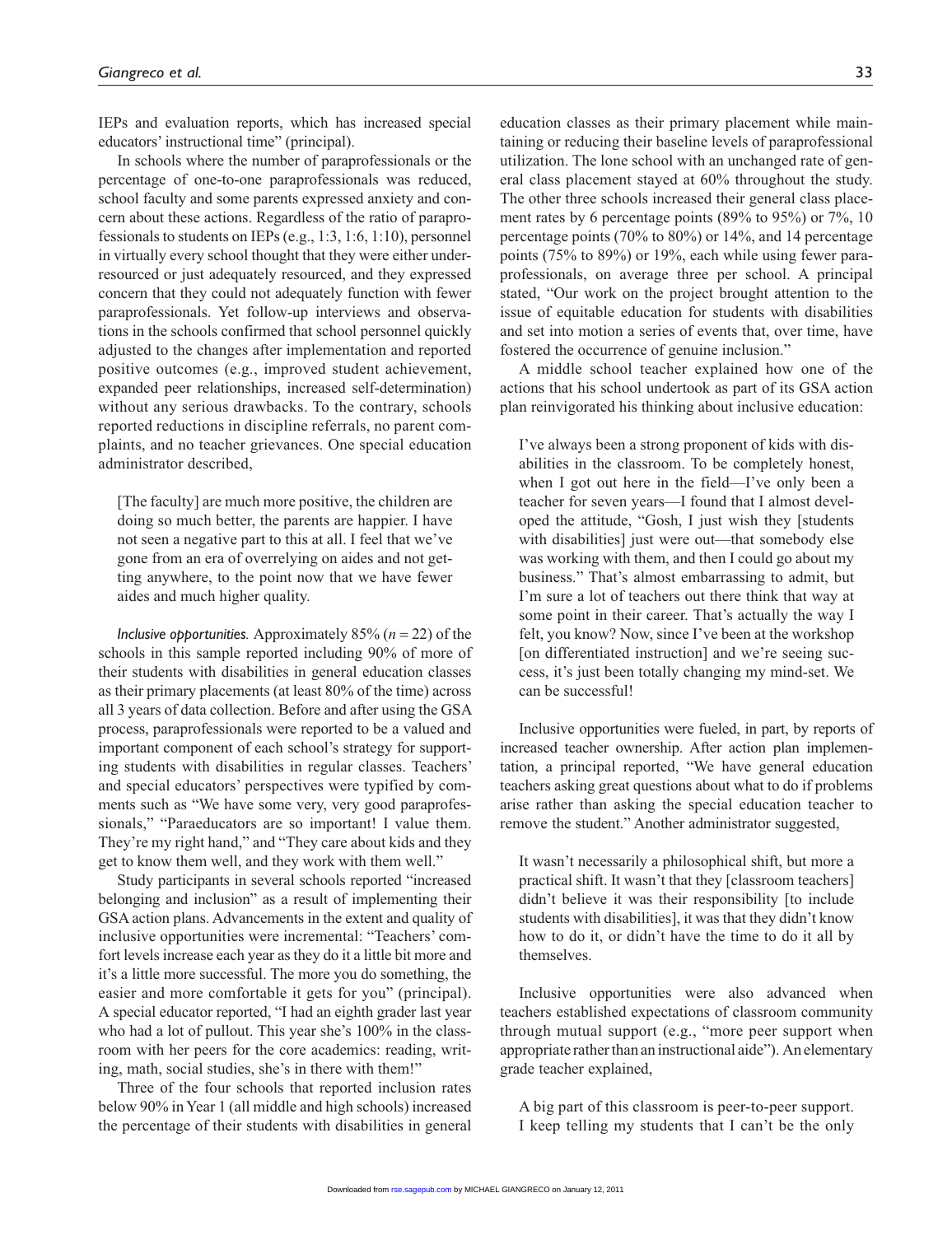teacher. If I'm over here working with someone, it's your job [to help each other]. We're all in this together!

As parents observed increased natural peer supports, some of them reportedly became more comfortable with increasing their children's distance from a paraprofessional. A special educator described being on the playground one day when a student's mother was visiting. The mother said, "As far as I'm concerned the adult [paraprofessional] doesn't need to be with her on the playground. Her friends can push her around [in her wheelchair] and talk to her, they've known each other for so long they're fine."

Peer supports also played an increased role in middlelevel and high school classrooms, through "natural supports" within classrooms and more formalized "elective credit" supports (e.g., cross-age peer tutoring). A teacher explained how a peer tutor "had really helped Betty [a student with a disability] become more accepted in the class. If we are doing social studies or science, they can work in pairs and help each other out." Participants reported peer supports as being mutually beneficial—that they enhanced the education of the students without disabilities: "It's given them a chance to look at the other student in a different light but also to be a leader or a role model, to help them learn." Teaching teams in several classes made a concerted effort to "give students more voice in making the decisions about what their program looks like," by "listening to students" and by acting on their requests to "treat me as an individual."

*Improving classroom collaboration and practices.* The most commonly reported impact at the classroom level was "more collaboration and co-teaching this year than we have ever had in our building between special education and regular education." "Common planning times" were established so that "teachers [and special educators] could successfully work together as a team." This led to more instructional time for students with disabilities from teachers and special educators. One teacher explained that the implementation of the action plan "really focused our attention and changed our relationships." As described by another teacher, the changes that faculty made required both "heart and skill."

Capacity-building efforts (e.g., staff development on differentiated instruction) prompted new options for some classroom teachers. A middle school teacher explained,

I realized I wasn't meeting the needs of some of my challenged learners as well as I could be. On my social studies exams a lot of my students [with disabilities] were unsuccessful even though I knew that through games we played and study guides that they should be having more success. So we started giving a choice on how to take the test. We offered a fill-in-the-blank test with a word bank or a multiple-choice test. Kids who previously had been failing just about every test [with fill-in the blank, no word bank] were suddenly getting 80s, 90s, and 100s.

Some schools enacted changes that they reported as contributing to student outcomes, such as improving "communication with parents" (e.g., printed informational brochures about paraprofessional roles), having classroom teachers assume greater responsibilities for "supervising and scheduling" special education paraprofessionals in their classrooms, and "more proportionately distributing the students [with disabilities] among all the [classroom] teachers." During the baseline period, some schools had "disproportionately large numbers of students with disabilities concentrated in certain classes, thereby placing an undue burden on a few of our faculty members." Several teams reported relying less on paraprofessionals and utilizing their remaining ones better—namely by creating "opportunities for genuine relationships" between students with disabilities and teachers, "approaching students with positive assumptions," "reading between the lines to interpret behavior," being "willing to find and build on student strengths" to give students opportunities to "feel competent," "learning and using specialized instructional strategies," and "creating a more comprehensive approach to dealing with kids with behavior problems—because a portion of our paraprofessional support was geared towards maintaining order among kids that were acting out."

## **Discussion**

Contemporary educational research efforts are understandably focused on documenting direct, causal links between curriculum/instruction and student outcomes. The current study suggests that a variety of more indirect service delivery and support parameters (e.g., special educator caseloads, paraprofessional utilization) are essential to ensure that the potential value of research-based curriculum and instruction are fully realized.

The findings indicate that schools facing challenges associated with potentially excessive or inappropriate utilization of paraprofessionals to support students with disabilities in general education classes benefited from using the GSA process as a mechanism to proactively examine and improve their educational service delivery—especially pertaining to special educator caseloads, alternative utilization of paraprofessionals, inclusive opportunities, and classroom collaboration and practices. Planning tools such as the GSA might reasonably be considered school-level interventions that are two or three steps removed from direct student outcomes, though connected through a logical chain of reasoning. For example, a school team uses the GSA process as a catalyst for planning (the initial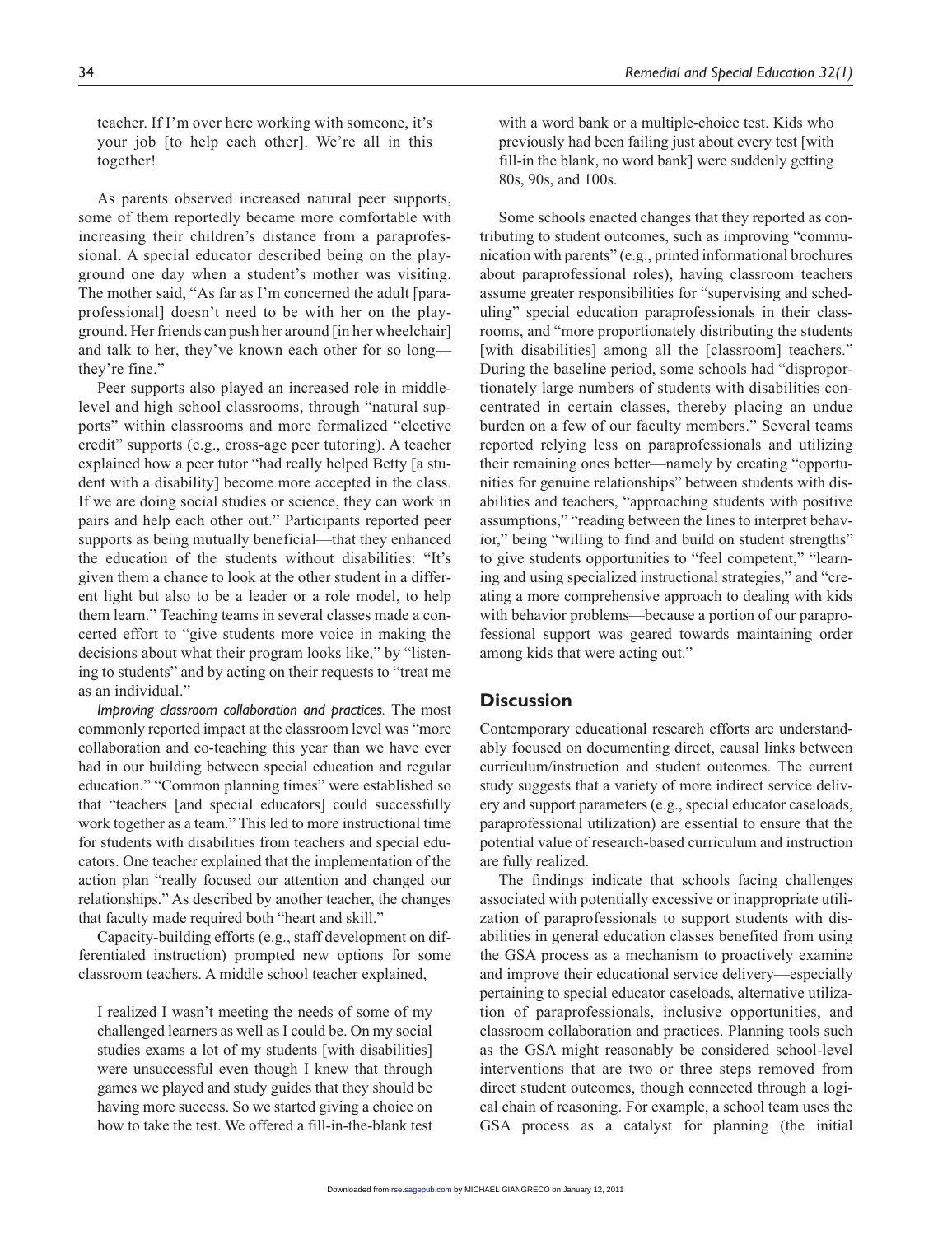intervention); the plan includes changes in personnel use and capacity building (individually determined options); and implementation results in more collaboration between general and special educators, individually adapted instruction, and increased instructional time from highly qualified teachers, all of which lead to improved student outcomes. It is more difficult to establish a causal relationship when interventions (e.g., GSA) are two or three steps removed from direct student outcomes—unlike, for example, a reading intervention that can be directly assessed with a corresponding reading test and is more amenable to being experimentally verified using a random-assignment control-group design. The resulting individualized plans, with numerous potential combinations of actions, make it challenging under real-world conditions to ascertain the relative contribution of components or account for other intervening threats to the validity of any potential causal claim (e.g., fidelity of intervention). Although we cannot state that use of the GSA results in improved student outcomes from a causal perspective, we can make an argument that indirect interventions (in this case, the GSA) can make important contributions to improved student outcomes and provide a solid service delivery foundation from which evidence-based practices can be even more effective.

Although teams pursuing change by using the GSA process metaphorically entered through the paraprofessional door by considering screening items pertaining to known paraprofessional issues (Steps 2 and 3), the tool quickly shifted them toward a primary focus on exploring alternatives to their existing paraprofessional utilization (Step 4) and considering a series of general and special education practices to develop an action plan (Steps 5–10) that, if enacted, intended to reduce inappropriate reliance or dependence on paraprofessionals. The self-assessment ratings conducted by each school's team verified that they all identified numerous aspects of their practice as needing some or major work, especially pertaining to improving working conditions for school personnel, building the capacity of personnel to teach mixed-ability groups that included students with a full range of disabilities, and improving information sharing with families. If the sampled schools bear any similarity to other inclusion-oriented schools that are struggling with paraprofessional utilization, it suggests that they have many areas to address in an effort strengthen their general and special education supports and practices.

Because the GSA process guides teams in developing individualized action plans, schools implemented different sets of priority actions that varied in content and scope. Regardless of whether a school pursued a relatively modest or ambitious plan, the involvement of multiple stakeholders with varying roles and perspectives (i.e., parents, people with disabilities, critical friends, special educators, teachers, administrators, paraprofessionals) was identified as a critical component of the process. Having regular and

special education administrative involvement was considered especially vital during the planning and implementation stages. During planning, the administrators' leadership symbolically signaled the importance of the group's work and ensured that potential actions selected were feasible. During the implementation stage, administrative leadership ensured that momentum was maintained, and they guided inevitably necessary midcourse corrections.

One of the most important things that some teams learned by recognizing implementation missteps was that simply making structural changes, such as lowering a special educator's caseload or shifting a paraprofessional's assignment from being an individual student's assistant to being a classroom assistant, was almost never enough to produce meaningful changes. For structural changes to be most effective, they needed to occur within a broader contextual framework in combination with changes in roles, and they needed to be accompanied by personnel skill development—this recognition was a major reason why schools selected a set of actions to pursue, rather than a single one.

So when one school's reduction of special educator caseloads inadvertently led to more pullout services rather than more classroom inclusion as desired, administrative leadership assisted the faculty in recognizing that it was not enough for the caseloads to be lower. That structural change needed to be considered in light of the school's philosophy of maximizing access to the general education curriculum and classroom for the full range of students with disabilities. It would also mean that how special educators operated would need to change (e.g., more coteaching in the classroom, more collaborative planning with teachers). Expectations and roles of teachers would concurrently need to change (e.g., higher expectations of teacher ownership for the instruction of students with disabilities, shared supervision of paraprofessionals), as well as those of paraprofessionals (e.g., more supplemental rather than primary instruction). All faculty members would need to continue their professional skill development pertaining to working with mixed-ability groups (e.g., differentiated instruction, multilevel instruction). Only through this more comprehensive and integrated approach are schools more likely to realize the value of their structural changes.

Consumer feedback data indicated that the GSA process yielded a range of positive outcomes and was useable in a variety school settings (e.g., rural, suburban, urban, economically disadvantaged, economically advantaged, large, small). The usability claim is bolstered by the fact that the teams used the GSA process at a distance from the developers, without any training or technical assistance. Although consumer feedback on the GSA was primarily positive, some of the negative consumer feedback included criticisms that, as the developers, we considered purposeful aspects of the tool's design. For example, a small number of study participants considered it a weakness that screening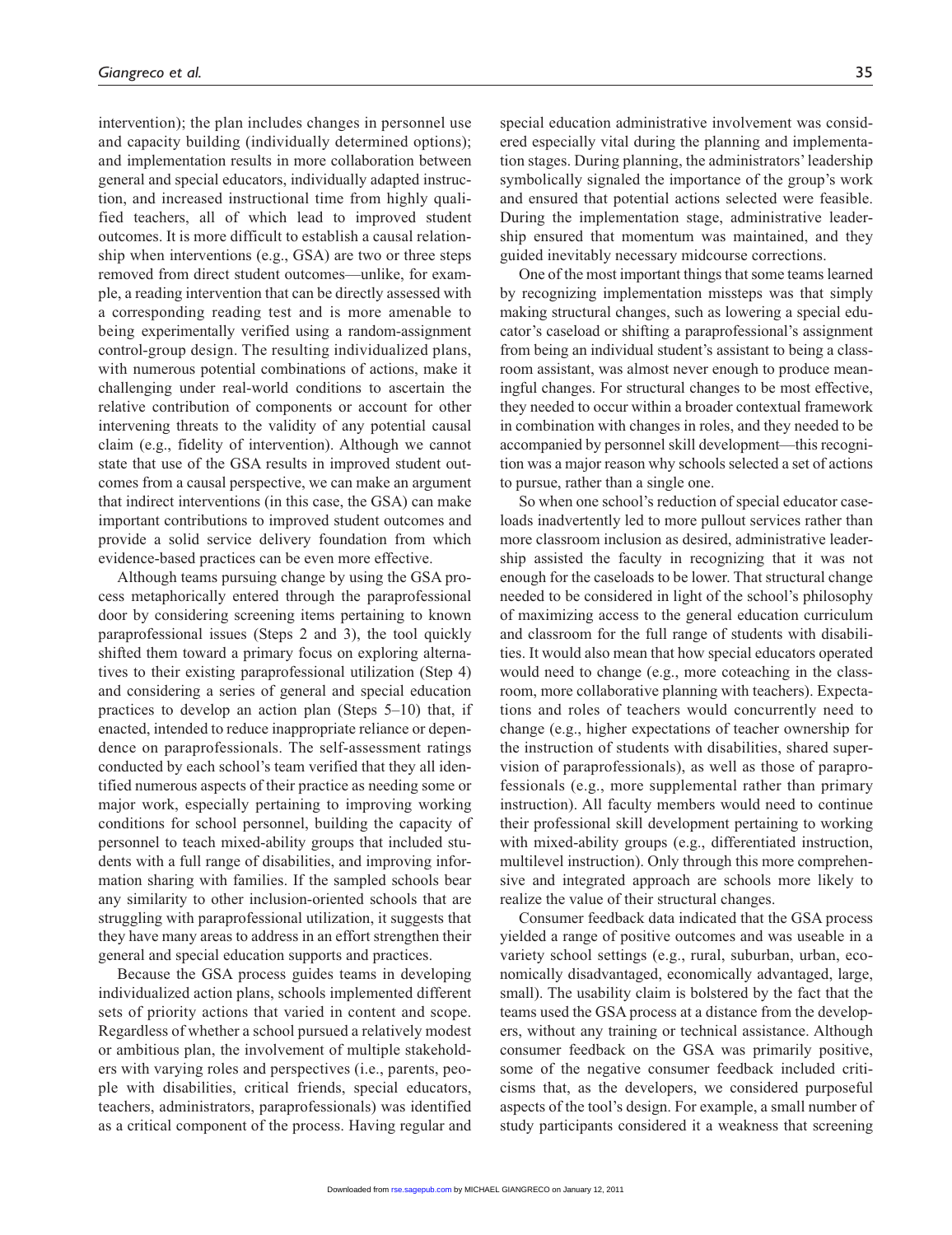and self-assessment items "could be interpreted in too many ways." The GSA was designed with an assumption that interpreting the meaning of items was most appropriately determined within the team. It was considered more important for there to be intrateam reliability of meaning among members than between the teams and the developers. Rigid operational definitions could not likely account for every conceivable variation across schools. That is why the directions encouraged teams to change wording and to "adapt it [the GSA] in ways that make sense to your team."

As reported in the findings, a few study participants were concerned that the GSA process had too strong an "outlook" and that the tool was "biased," "particularly as related to [reducing] dependence on paraeducators." We agree with those study participants that the GSA does lead teams in a general direction, although we consider that the purpose of the tool rather than a weakness. We encourage schools to use the GSA only if they have concerns similar to those presented in the findings and are making an informed decision to use the tool based on the knowledge that is designed to scrutinize their existing practices and assist them in identifying alternatives to overreliance or inappropriate utilization of paraprofessionals.

An interesting pattern emerged in reference to some of the demographic service delivery variables that were followed over 3 school years. Schools that targeted a service delivery variable and took actions designed to address it experienced progress, whereas schools that chose not to target that action neither progressed nor remained stable; instead, they went in the opposite direction. This occurred in reference to special educator caseloads, the ratio of special educators to paraprofessionals, the ratio of paraprofessionals to students in IEPs, and the percentage of paraprofessionals assigned to students one-to-one. This suggests a potential goal-setting and self-monitoring effect. When schools targeted a variable to improve and took corresponding actions, they typically experienced positive results. When schools did not target a variable, often because their baseline numbers were not of sufficient concern to them to warrant action, they tended to lose sight of that variable and lose ground, often ending up a couple of years later with numbers that approached or exceeded the baseline levels of schools that decided to take actions. It may be helpful for future research to identify a small set of important demographic variables to track annually to avoid regressing in important areas whose values may currently fall within an acceptable range.

Considering that all the schools in this sample exceeded the national average for general class placement of students with disabilities (54%), one of the most perplexing aspects of these data are the ranges present in some of the key demographic variables, as well as the qualitative responses to them by school personnel. For example, in Year 1 special educator school density ranged from 1:51 to 1:224. This massive range raises educational equity issues. Even if we exclude the outliers on both ends, is it fair to assume that students with special needs, in a school where there is one special educator to every 125 students, receive access to the same special education supports as in a school where there is one special educator for every 80 students? Future research should explore special educator school density and the variables that might affect it (e.g., service provision model, level of inclusivity, poverty) so that schools have at least a rough benchmark upon which to judge whether schools are appropriately staffed with special educators. Similarly, how can two schools, each with nearly a  $100\%$  general education placement rate for its students with disabilities, draw such different conclusions regarding its personnel—that is, one school reports being adequately staffed with one special education paraprofessional for every 10 students on an IEP, and the other reports being inadequately staffed with one special education paraprofessional for every 3 students on an IEP. At least part of the answer may be found in the interactions between special educator caseload and paraprofessional utilization. Some of the schools with lower paraprofessional utilization tended to assign fewer paraprofessionals one-to-one, and special educators tended to have lower caseloads. However, the schools with higher paraprofessional use tended to have a higher percentage of one-to-one paraprofessionals, and special educators had higher caseloads that included students with special needs who were not on IEPs (e.g., 504, at risk) spread across a wider grade range. Whether there is a functional relationship between these variables remains a question for future research that will require examining the interrelationships among key variables.

Overall, field-testing of the GSA demonstrated that it could (a) provide a practical mechanism for targeted action planning, (b) contribute to a school improvement and student outcomes, and (c) stop or reverse some long-standing trends in some schools, such as the increasing numbers of paraprofessionals and their one-to-one assignments. Note that schools were able to increase inclusive instructional opportunities for students with disabilities without increasing paraprofessional supports. This study highlights the importance of attending to supports and services that have an important, albeit indirect, impact on student outcomes.

### **Acknowledgments**

The contents of this article reflect the ideas and positions of the authors and do not necessarily reflect the ideas or positions of the U.S. Department of Education; therefore, no official endorsement should be inferred. We wish to acknowledge and thank Mary Beth Doyle for her editing feedback and Judy Itzkowitz, Hollis Matson, Karrie Shogren, and Christine Thompson for their observations and field notes collected in Connecticut, California, Kansas, and Wisconsin.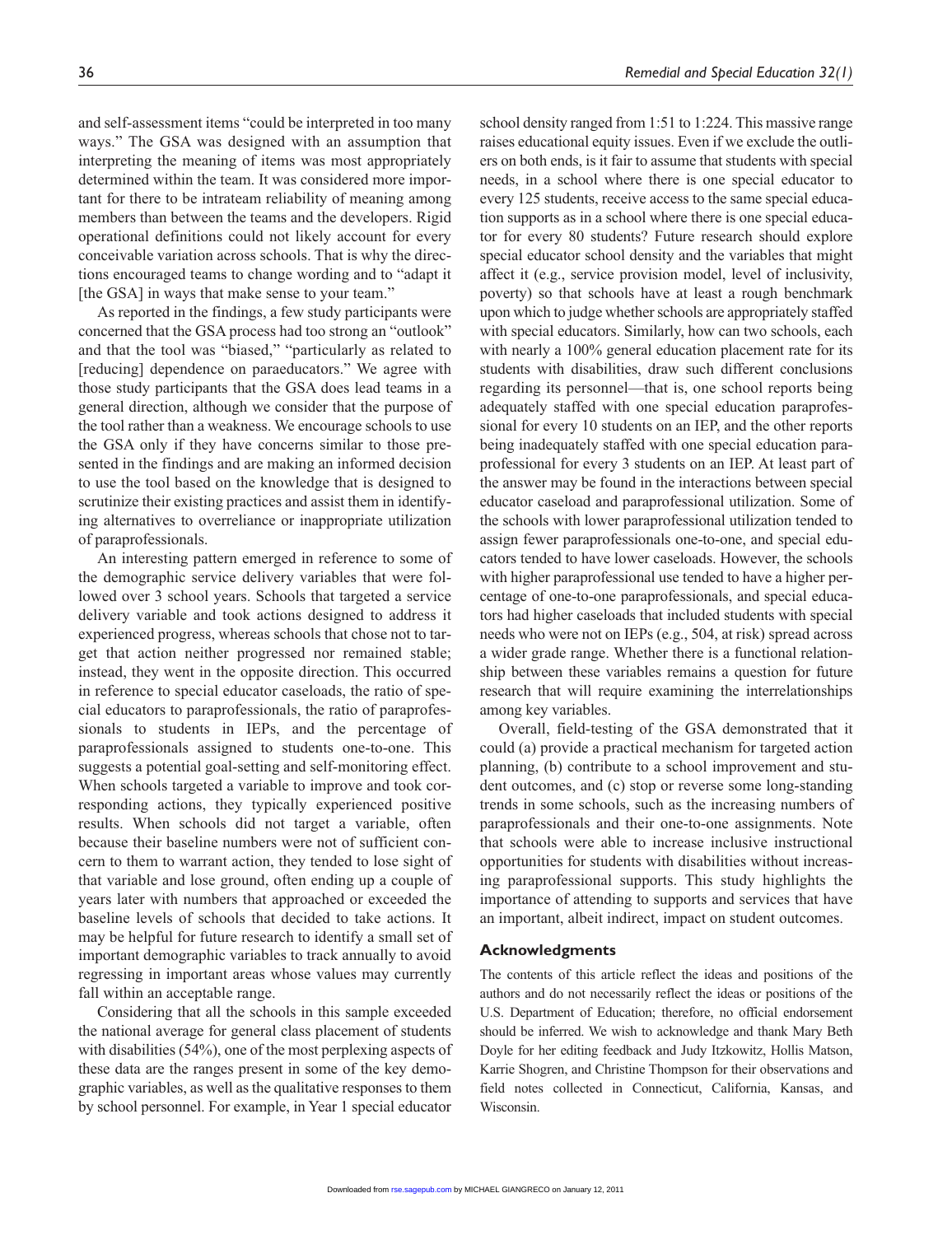#### **Declaration of Conflicting Interests**

The authors declared no potential conflicts of interests with respect to the authorship and/or publication of this article.

### **Financial Disclosure/Funding**

The authors disclosed receipt of the following financial support for the research and/or authorship of this article: Support for the preparation of this article was provided by the U.S. Department of Education, Office of Special Education Program, under the funding category Model Demonstration Projects for Children and Youth With Disabilities, CFDA 84.324M (H324M020007), awarded to the Center on Disability and Community Inclusion at the University of Vermont.

#### **References**

- Bogdan, R. C., & Biklen, S. K. (2003). *Qualitative research for education: An introduction to theories and methods* (4th ed.). Boston: Allyn & Bacon.
- Carter, E. W., Cushing, L. S., Clark, N. M., & Kennedy, C. H. (2005). Effects of peer support interventions on students' access to the general curriculum and social interactions. *Research and Practice for Persons With Severe Disabilities, 30,* 15–25.
- Carter, E. W., O'Rourke, L., Sisco, L., & Pelsue, D. (2009). Knowledge, responsibilities, and training needs of paraprofessionals in elementary and secondary schools. *Remedial and Special Education*, *30*, 344–359.
- Causton-Theoharis, J., Giangreco, M. F., Doyle, M. B., & Vadasy, P. F. (2007). Paraprofessionals: The "sous chefs" of literacy instruction. *Teaching Exceptional Children, 40*(1), 57–62.
- Causton-Theoharis, J. N., & Malmgren, K. W. (2005). Increasing interactions between students with severe disabilities and their peers via paraprofessional training. *Exceptional Children, 71,*  431–444*.*
- Devlin, P. (2005). Effect of continuous improvement training on student interaction and engagement. *Research and Practice for Persons With Severe Disabilities, 30,* 47–59.
- Downing, J., Ryndak, D., & Clark, D. (2000). Paraeducators in inclusive classrooms. *Remedial and Special Education, 21,*  171–181.
- Doyle, M. B. (2008). *The paraeducators guide to the inclusive classroom: Working as a team* (3rd ed.). Baltimore: Brookes.
- French, N. K. (2001)*.* Supervising paraprofessionals: A survey of teacher practices. *Journal of Special Education, 35,* 41–53.
- Giangreco, M. F., & Broer, S. M. (2003). *Guidelines for selecting alternatives to overreliance on paraprofessionals.* Burlington: University of Vermont, Center on Disability and Community Inclusion. Retrieved on March 27, 2008, from http://www .uvm.edu/~cdci/evolve/gsa.html
- Giangreco, M. F., & Broer, S. M. (2005). Questionable utilization of paraprofessionals in inclusive schools: Are we addressing symptoms or causes? *Focus on Autism and Other Developmental Disabilities, 20,* 10-26.
- Giangreco, M. F., & Broer, S. M. (2007). School-based screening to determine overreliance on paraprofessionals. *Focus on Autism and Other Developmental Disabilities, 22,* 149–158.
- Giangreco, M. F., Broer, S. M., & Edelman, S. W. (2001). Teacher engagement with students with disabilities: Differences based on paraprofessional service delivery models. *Journal of the Association for Persons With Severe Handicaps, 26,* 75–86.
- Giangreco, M. F., Broer, S. M., & Edelman, S. W. (2002). "That was then, this is now!" Paraprofessional supports for students with disabilities in general education classrooms. *Exceptionality, 10,* 47–64.
- Giangreco, M. F., Edelman, S. W., & Broer, S. M. (2003). Schoolwide planning to improve paraeducator supports. *Exceptional Children, 70,* 63–79.
- Giangreco, M. F., Edelman, S. W., Broer, S. M., & Doyle, M. B. (2001). Paraprofessional support of students with disabilities: Literature from the past decade. *Exceptional Children, 68,*  45–64.
- Giangreco, M. F., Edelman, S.W., Luiselli, T. E., & MacFarland, S. Z. C. (1997). Helping or hovering? Effects of instructional assistant proximity on students with disabilities. *Exceptional Children, 64,* 7–18.
- Giangreco, M. F., Halvorsen, A. T., Doyle, M. B., & Broer, S. M. (2004). Alternatives to overreliance on paraprofessionals in inclusive schools. *Journal of Special Education Leadership, 17*(2), 82–90.
- Giangreco, M. F., Smith, C. S., & Pinckney, E. (2006). Addressing the paraprofessional dilemma in an inclusive school: A program description. *Research and Practice for Persons With Severe Disabilities, 31,* 215–229.
- Giangreco, M. F., Suter, J. C., & Doyle, M. B. (in press). Recent research on paraprofessionals in inclusive schools. *Journal of Educational and Psychological Consultation*.
- Hemmingsson, H., Borell, L., & Gustavsson, A. (2003). Participation in school: School assistants creating opportunities and obstacles for pupils with disabilities. *Occupational Therapy Journal of Research: Occupation Participation and Health, 23*(3), 88–98.
- Jorgensen, C. M. (1998). *Restructuring high schools for all students: Taking inclusion to the next level*. Baltimore: Brookes.
- Lane, K. L., Fletcher, T., Carter, E., Dejud, C., & Delorenzo, J. (2007). Paraprofessional-led phonological awareness training with youngsters at-risk for reading and behavioral concerns. *Remedial and Special Education, 28,* 266–276.
- Malmgren, K. W., & Causton-Theoharis, J. N. (2006). Boy in the bubble: Effects of paraprofessional proximity and other pedagogical decisions on the interactions of a student with behavior disorders. *Journal of Research in Childhood Education, 20,*  301–312*.*
- Malmgren, K. W., Causton-Theoharis, J. N., & Trezek, B. J. (2005). Increasing peer interactions for students with behavioral disorders via paraprofessional training. *Behavioral Disorders, 31,* 95–106.